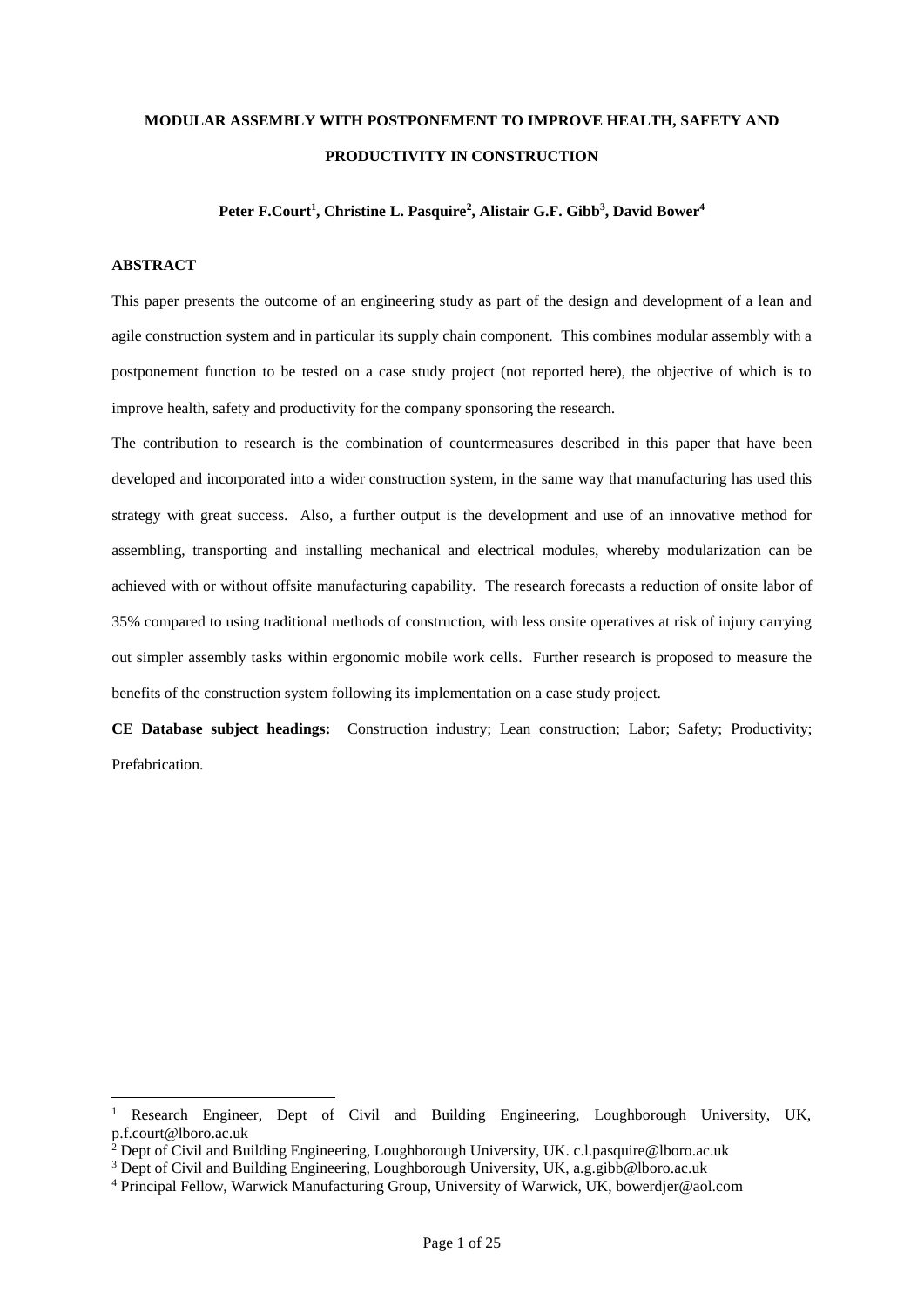## **INTRODUCTION**

This is a practical paper drawn from a collaborative research project (the research project) being undertaken at the Centre for Innovative Collaborative Engineering at Loughborough University, UK. The programme is funded by the Engineering and Physical Sciences Research Council (EPSRC) and is sponsored by a major UK mechanical and electrical (M&E) contractor. The research project has specific objectives which will be capable of making a significant contribution to the performance of the sponsor company (the company).

The company is developing a construction system in order to improve the performance of its projects, and earlier research in this field (Court et al. 2005) has shown that lean interventions when applied to a case study project had positive results. The next phase of the research (Court et al. 2006, 2007) using leading edge research and learning, designed a lean and agile construction system which is to be implemented on a major private finance initiative (PFI) hospital development, and in particular the mechanical and electrical elements within it (the case study project). This paper reports the next phase of the research project, which is the design of the supply chain component of the construction system, combining modular assembly with a postponement function. The paper will start by setting out the research project objectives, followed by background review of the UK construction industries health, safety and productivity performance. The underpinning theory and further related research findings are then presented which together form the basis of the design of the construction system. Following this the construction system itself is described, along with the case study project. The process to achieve the design of the modular assembly and postponement function is then set out, prior to the component itself being described. Finally, the expected benefits of the system are described (with certain results), conclusions are then drawn from this phase of the research and the next phase of research is proposed.

#### **PROJECT OBJECTIVES**

The objective of this project for the company is to improve site operations, making them safer for the worker and to improve productivity as a countermeasure to the prevailing conditions in UK construction and the company itself. Safety is at the core of the company and according to the business leaders *"…it is an absolute right for people to return home safely at the end of a productive day's work,"* and *"failure to do so renders the company valueless."* The key words here being *safely* and *productive,* these are therefore the key objectives of this research project, which is to design and implement a way of working on site, the countermeasures, that will satisfy these objectives.

#### **INDUSTRY BACKGROUND**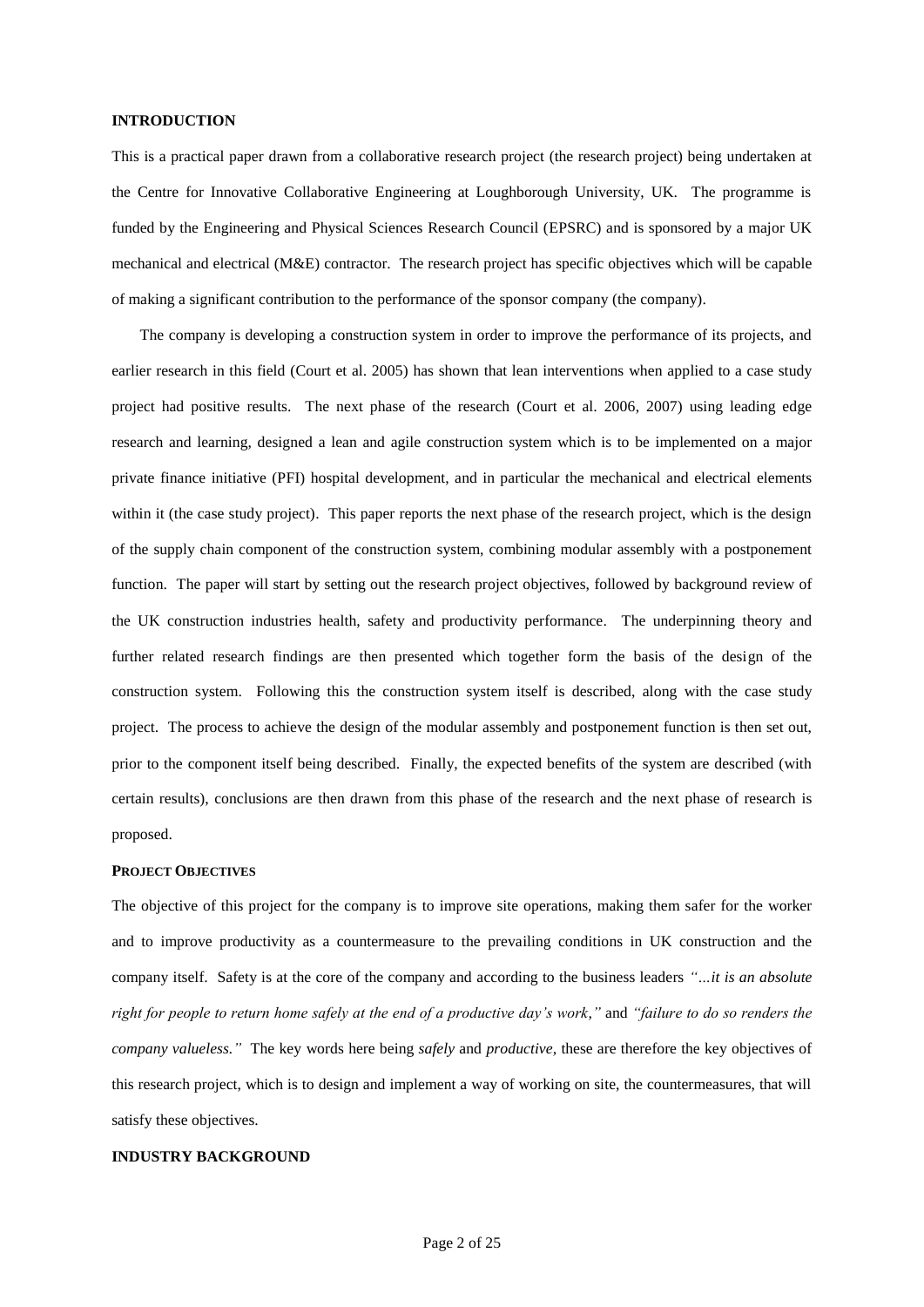According to the Health and Safety Executive (HSE) 2007, 2.2 million people work in Britain's construction industry making it the countries biggest industry. It is also one of the most dangerous. In the last 25 years over 2,800 people have died from injuries they received as a result of construction work. Many more have been injured or made ill. The HSE (2007a) have identified that construction also has the highest rate of musculoskeletal disorders (MSD's). These are mostly back injuries from manual handling. There were 56,000 work related MSD cases in construction in 2004/5. Handling injuries (to employees in 2004/5) accounted for 38% of over 3 day injuries and 15% of major injuries. In their research into MSD's, the HSE (2007b) have identified areas that can create a risk, which include; repetitive and heavy lifting; bending and twisting; repeating an action too frequently; uncomfortable working position; exerting too much force; working too long without breaks; adverse working environment (e.g. hot, cold); psychosocial factors (e.g. high job demands, time pressures and lack of control); not receiving and acting upon reports of symptoms quickly enough.

UK M&E construction site productivity is poor. An investigative study by The Building Services Research and Information Association (BSRIA) set a foundation for understanding the problems and issues that the UK M&E industry faces within the construction sector (Hawkins 1997). BSRIA compared UK, American, German and Swedish construction projects to highlight productivity problems relating to M&E building services to assist the UK M&E industry in promoting improvements in productivity and to suggest remedies to solve these problems and improve performance. Significantly, the UK projects monitored had an average overall productivity of only 37% when compared to observed best practice and an average task productivity of only 56% by comparison. It found poorly conceived site parts storage and handling strategies which caused delays, with the very poorly performing projects being characterized by very poor levels of housekeeping. Workers were engaged in too much site cutting, drilling and assembly work and elevation of parts into final position. BSRIA report that labor costs typically constitute 30% of overall project M&E costs, so maximizing the output on site is essential in order to increase a contractor's performance and the value for money investment of the customer.

The report, Innovative M&E Installation (Wilson 2000), follows on from Hawkins (1997) and recommended that alternative systems, components, materials and innovative methods should be thoroughly evaluated to identify opportunities for productivity gains on M&E projects. It concludes that the UK construction industry must replace outdated components and processes if it is to remain competitive in a global marketplace. This research found that the UK construction industry can realize a significant gain in installation performance through the adoption of innovative components and systems. Subsequent research conducted by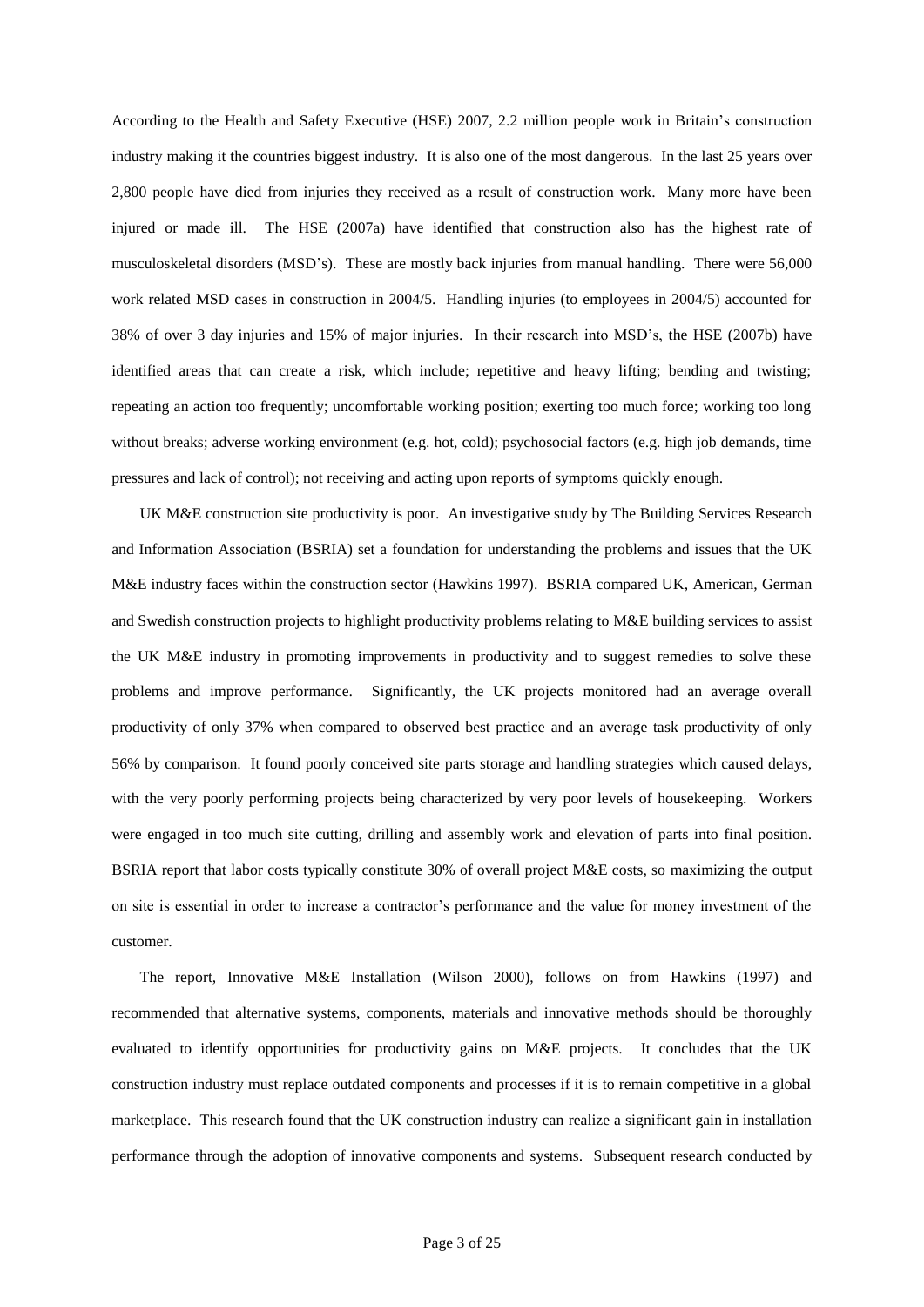BSRIA (Hawkins 2002) concluded that UK construction project teams that implemented improvement strategies and actions in accordance with the BSRIA best practice recommendations have realized significant improvements in site productivity. The research found that teams that designed for high site productivity used innovative components and exploited offsite manufacture realized a step-change improvement in construction site productivity rates. It also found that whilst the use of innovative products and offsite manufacturing techniques can deliver a huge improvement in project performance, their true value was still not being fully exploited. Court et al. (2005) describes how the increased cost of labor on recently completed major projects had a severe negative impact on the financial outcome of those projects and because of the scale of the cost overruns, the company itself.

#### **UNDERPINNING THEORY**

Manufacturing is seen as a rich source of research data for the adoption of lean and agile concepts into construction, therefore this was a primary source of theory for this research project. The research and learning has been used to develop a construction system that incorporates manufacturing concepts such as; modular assembly, postponement, reflective manufacture (including pulse driven scheduling – period flow control), and ABC parts classification. This was reviewed and described by Court et al. (2006).

Modularity is a design strategy that is used by companies producing such different products as aircraft, household appliances, trucks and cars, computers and software. The concept is to divide a complex system into decoupled and manageable modules that are easily put together into a working whole (Fredriksson 2006). A definition is given by Fredriksson as the ability to pre-combine a large number of components into modules and for these modules to be assembled off-line and then bought onto the main assembly line and incorporated through a small and simple series of tasks. Postponement is an approach that helps deliver more responsive supply chains. Form postponement involves the delay of final manufacturing until a customer order is received and is commonly regarded as an approach to mass customization (Skipworth and Harrison 2004). Mass customization, is providing numerous customer chosen variations on every order with little lead time and cost penalty. The research proposes the application of form postponement as a solution to deal with the high demand uncertainty resulting from the provision of many variants, whilst ensuring low operational costs are maintained and short reliable lead times. If distribution of the product is delayed to the last minute and only configured and distributed when the customer order is received then you have logistics postponement (Yang and Burns 2003). Examples of how product architecture enables postponement are given in Ulrich and Eppinger (2004). They link the product architectural choices to platform planning, this being the collection of assets including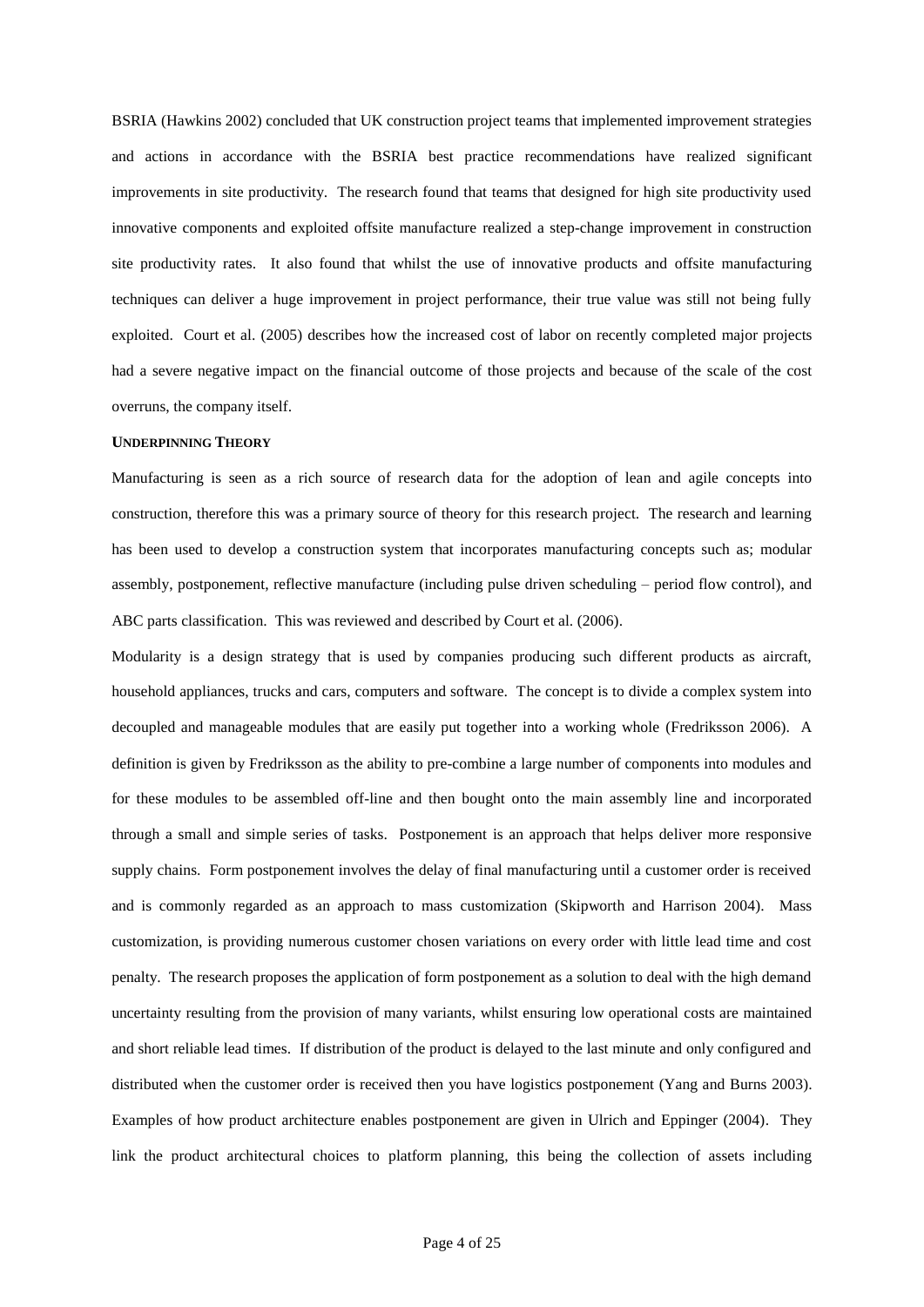component designs, shared by products. In Court et al. (2006) the customer requiring flexibility in the construction system is the construction site itself and in particular the semi-autonomous trade teams requiring exactly what they need when they need it. In Liker (2004) each person or step in a production line or business process was to be treated as a customer and to be supplied with exactly what was needed at the exact time needed. According to Liker, this was the origin of Deming's principle; the next process is the customer. Reflective manufacture evolves from Volvo's development of production systems which looked into quality of work as well as efficiency of production. Quality of work contains a number of aspects (Granath 1998). Granath suggests that a system that offers professional meaningful work is better than those that only offer unskilled or semi-skilled work. The aspects that signify professional work are; control over methods, time and quality plus the responsibility to plan ahead and the knowledge needed to reflect on work done. Quality of work also means good ergonomics, appropriate working tools and a good working environment. The system operates using a pulse system or period batch control. Period batch control (also know as period flow control) is a 'justin-time', flow control, single cycle production control method, based on a series of short standard periods generally of one week or less (Burbidge 1996). Alternatively, the system operates using ABC parts classification. In most manufacturing systems, a small fraction of the purchased parts represent a large fraction of purchasing expenditures so management should therefore focus most attention on these parts. ABC classification is used to accomplish this (Hopp and Spearman 2001). Parts have been classified by Hopp and Spearman into A Parts - the first 5 to 10 percent of the parts accounting for 75 to 80 percent of expenditure; B Parts - the next 10 to 15 percent of the parts accounting for 10 to 15 percent of expenditure; and C Parts - the bottom 80 percent or so of the parts accounting for only 10 percent or so of expenditure. It makes sense therefore to use appropriate methods to tightly coordinate the arrival of A parts. The cost of holding small excess quantities of C parts is not large; therefore such methods would not be required for these. B parts are in between, so they deserve more attention than C parts, but less than A parts. The main point being that inventories of different classes of parts should be treated differently.

## **FURTHER RESEARCH FINDINGS**

Related research findings to support this phase of the research are critical space analysis (Winch and North 2006), symbiotic crew relationships (Thomas et al. 2004) and sequence planning for electrical construction (Horman et al. 2006). According to Winch and North it is known that congestion on site reduces output and generates hazards. Thomas et al. report that symbiotic crew relationships occur when the pace of a crew depends on the pace of a preceding crew. Sometimes these relationships it was found are loose and relatively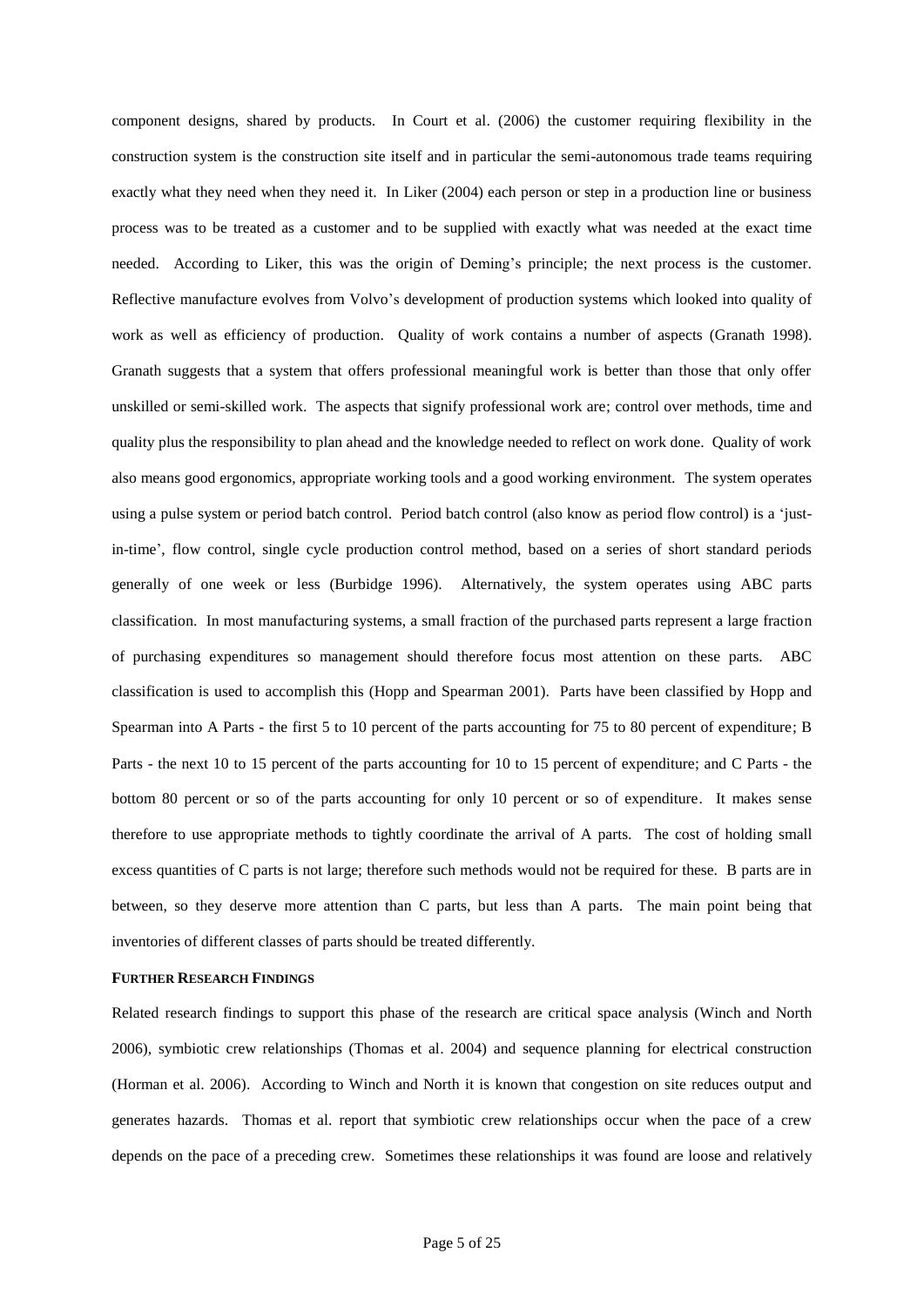independent. At other times the relationships are tight and closely dependant. The research found that it is more common to have tight relationships in mechanical, electrical, plumbing and finishing trades. It defines this tight and dependant relationship as symbiotic. It found that the performance of crews with symbiotic relationships is shown to be consistently worse than when symbiotic relationships are not present. A method to avoid symbiotic relationships is recommended by simplifying the operations using preassemblies. This reduces the amount of work on site by fabricating and assembling M&E modules offsite and simply installing these with a small installation team**.** Horman et al. report on factors that bear significantly on the performance of electrical contractors in building construction projects. It found that when project work sequences are poorly planned or poorly executed, electrical constructors often must contend with compressed schedules, trade stacking and out of sequence work.

Considering health and safety factors, occupational health has been ignored in favor of the more immediate, high impact occupational safety (Gibb 2006). Gibb argues that occupational health incidents are to be considered as "slow accidents" – the period over which the incident occurs may be lengthy and may creep up on you unawares. This implies that the result will be the same as an occupational accident; in that a worker gets injured but it just takes longer. Gibb's keynote paper reports that in the UK 4,500 construction workers are absent from work every day because of injuries caused by accidents, but there are 11,000 construction workers off sick at any one time with a work-related illness.

Research conducted for its better backs campaign (HSE 2000) found that a change to prefabricated modules for mechanical and electrical works and the use of mechanical aids to lift them significantly reduced the risk of manual handling injury. This enabled employees to maintain an improved posture when connecting and testing the units. Other benefits were found in the study including a considerable saving in time, no storage space required, no full floor scaffold required and improved consistency and quality of work.

In a research project looking into barriers and opportunities for offsite manufacture in the UK (Goodier and Gibb 2005), it is reported that the UK construction industry has a historically low level of training when compared with other industries and it is estimated that between 70 and 80% of the workforce in construction in the UK has no formal qualifications. Also a large proportion of the workforce are laborers, many of them selfemployed, their skill base is narrow and their training is limited. It found also that there is an estimated annual turnover of between 65,000 and 75,000 people per annum in the industry. Significantly, the research found that electricians, joiners and bricklayers were the three skills generally cited the most by all the sectors questioned as being in short supply and contributing to the increased demand for offsite products.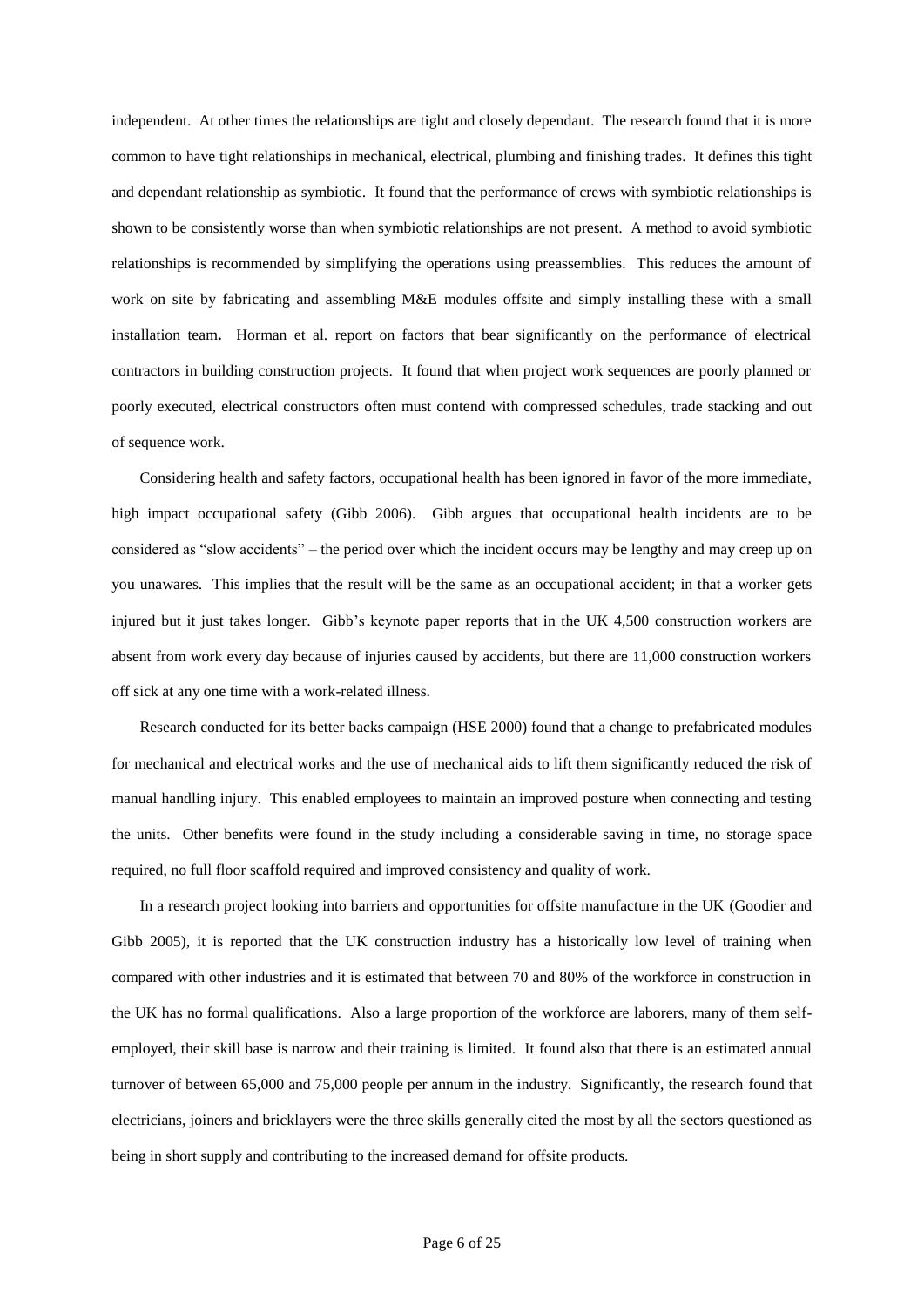Taken together these collective research findings form the underpinning theory for this research project and present a compelling case to do something to improve business as usual practice, which must be of benefit to the company and to the construction industry as a whole. The construction system is specifically designed to address these issues with appropriate countermeasures.

#### **THE CONSTRUCTION SYSTEM**

The construction system is the proposed methodology to deliver the objectives of the sponsor company and is represented in figure 1. Its underpinning theory incorporates manufacturing concepts such as modular assembly, postponement, reflective manufacture and ABC parts classification (Court et al. 2006). Its key components are its supply chain with a postponement function and its lean site operations. The supply chain component has been categorized using ABC parts classification with modules (type A) being delivered directly to site on a call-off system. Components and consumables (type B and C) being parts kitted or replenished for delivery to site via the postponement function also on a call-off system and to the exact requirements for the site operations. The kits are to be postponed until the moment they are needed. Figure 2 shows a digital prototype of a corridor module (type A parts) together with distribution systems emanating from it and those around it (type B parts). Site operations are conducted by trade teams (T1, T2 etc) using mobile work cells and ergonomic access equipment (Court et al. 2005). The system operates using a pulse-driven system which has been called the week-beat. The site operations component of the construction system is the subject of separate research studies prior to its implementation on the case study project.

## **APPLICATION OF THE CONSTRUCTION SYSTEM**

#### **THE CASE STUDY PROJECT**

The case study project is part of the development of a major acute hospital being procured using the UK Government's Private Finance Initiative (PFI). The project is to be developed in phases across two existing operational hospitals. The phases are a new Maternity and Oncology Centre (20,000 m² gross internal floor area); Sterile Services Department (2,000 m² gross internal floor area), Hub and Wards Unit (52,000 m² gross internal floor area); Diagnostic Treatment Centre (20,000 m² gross internal floor area); Community Hospital – remote location (12,000 m² gross internal floor area). The project commenced construction in December 2006 (M&E commenced August 2007) and is due for completion in 2012.

The construction system is being applied on each phase of the case study project the first being the new Maternity and Oncology Centre. This is a 20,000 m² building over four floors. It has electrical and water storage plant rooms in its basement with main ventilation plant rooms over the Oncology Centre at level two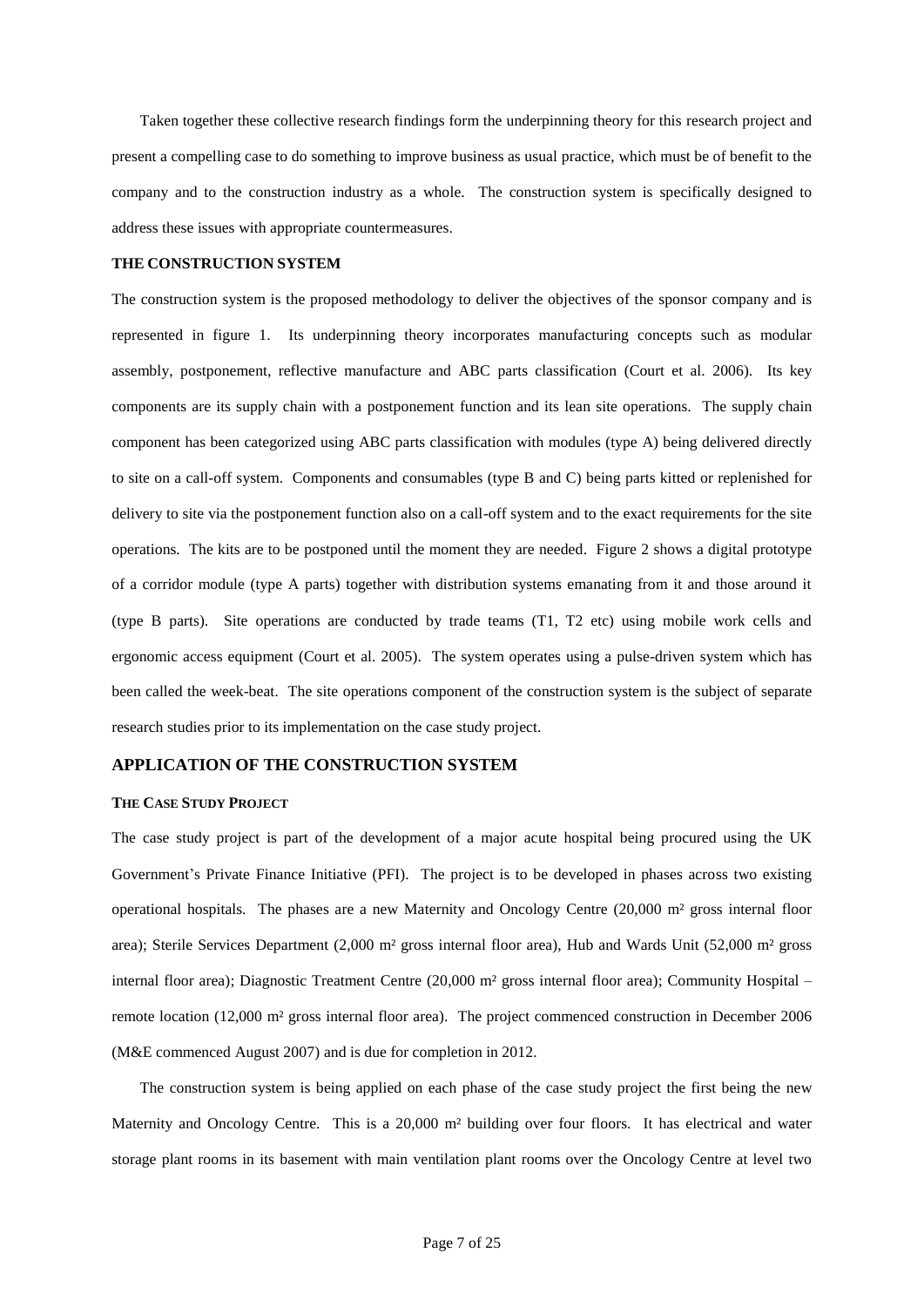and on the roof at level five. Riser shafts are located around the building and distribute air, water, medical gas, electricity and the like throughout the building to the various departments. Corridor ceiling voids distribute the services from the riser shafts and then further into individual rooms and spaces, again in the ceiling voids. Finally, services distribute inside dry-lined walls to points of use such as electrical sockets, sinks, basins and bed-head units; everything you would expect to see in a new and modern healthcare facility.

Earlier work for this research project has described how the parts to be used that form the complete M&E systems on the case study project were categorized using ABC parts classification, with type A being modules, type B being loose components and type C being consumables such as nuts, bolts, washers and the like. Described in this paper is the research involved in setting the supply chain strategy. This is to pre-assemble as much as possible offsite (type A parts) to be delivered just-in-time and incorporated into the final assembled systems along with component kits (type B and C parts) in a series of small and simple tasks. The labor strategy is also clear; to remove as much labor offsite as possible with those that remain provided with good ergonomics, appropriate working tools and a good working environment, thereby facilitating a quality of work.

## **THE PROCESS: SET BASED THINKING**

The M&E elements for ABC classification were agreed upon according to principles and ground rules preagreed by cross-functional teams. Liker (2004) called this set based concurrent engineering. This term was used to describe how Toyota developed vehicle designs using a cross-functional team of experts and the project leaders relied on that team. This was the starting point for actually deciding upon what chunks of the M&E systems were to be modularized (type A parts), and what would be parts kitted or replenished (type B and C parts), as well as the selection of the actual components themselves. This activity was conducted in a workshop environment, with project team members assigned to the team because of their individual expertise. The team members were represented with the following disciplines: Project leader (one of the authors); offsite manufacturing engineer; construction manager; commissioning manager; maintenance engineer; mechanical and electrical engineer; mechanical design and electrical design engineer; architectural technician; structural engineer; procurement engineer and component suppliers. The initial activity was to agree upon the guiding principles, design parameters and ground rules so that decisions were made in the light of these and the team would not move forward unless each had been satisfied. Three overarching principles were set and these are:

**PRINCIPLE 1 - INCIDENT AND INJURY FREE:** People returning home safely every day after a productive days work; minimize on-site labor; health, safety and quality shall be the over-riding objectives of the design.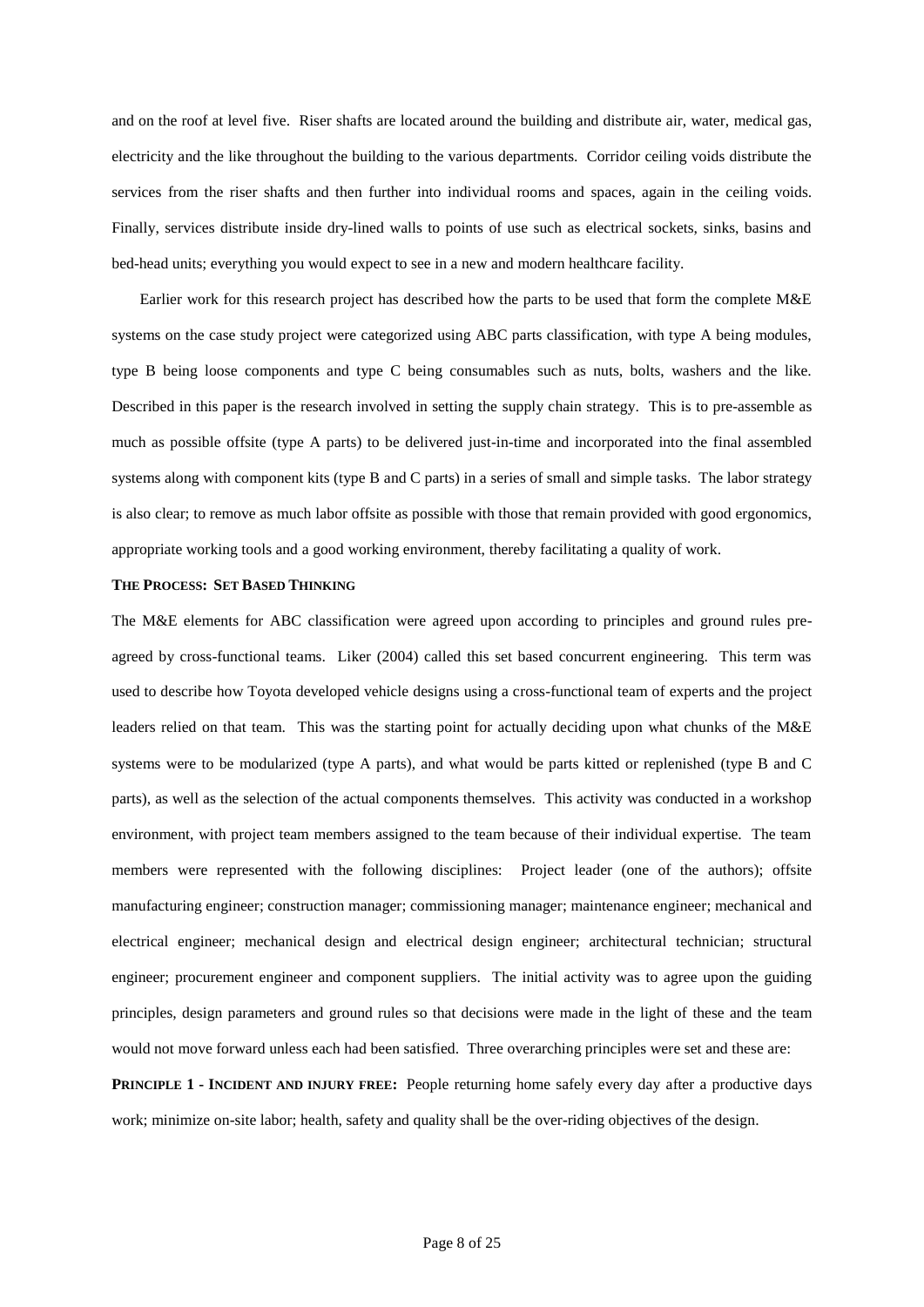**PRINCIPLE 2 – DESIGN TO MAKE THE SITE ONE OF ASSEMBLY RATHER THAN CONSTRUCTION:** Engage in systematic analysis of the elements and their interconnection; design for modular assembly; design for standardization; design solutions for re-use; engage the internal and external supply chain to deploy expertise early in the design process – design around a product.

**PRINCIPLE 3 – USE TECHNOLOGY ENABLERS:** 3D/4D modeling (digital prototyping) is to be deployed throughout the project; fully integrated and co-ordinated, 3D common data structure; 3D intelligent objects provided by the internal & external supply chain (not the subject of this paper).

The outputs of these workshops are described later in this paper. Together with the workshops for parts analysis, construction sequencing was also agreed with a cross-functional team. The team consisted of nominated members from the parts classification team, as well as M&E, building, planning and specialist subcontract trade personnel.

#### **INSTALLATION SEQUENCING FOR CONSTRUCTION**

A detailed analysis was undertaken of the installation sequencing, with particular emphasis on ensuring that no two or more trades would work in the same place at the same time, unless expressly designed to do so. The building is divided into construction zones; each being approximately 1,000 m² (zones 1-17, plant rooms 1-3). This area of construction zone being right-sized for each trade team to complete the planned work in a maximum five days. Here, team T1 has one week to complete its work before moving to the next zone. The next team, T2, follows on at the week-beat interval, and the next, T3, team follows similarly. Within each construction zone mechanical and electrical work has various sub-process activities, as do the building fabric works (dry-lining, ceilings, painting, flooring etc.). These tight and dependant relationship are what Thomas et al (2004) called symbiotic and these relationships exist within this project. Table 1 shows the agreed sequences between each M&E process (MEP 1, 2, 3 etc.) and associated building fabric processes (BFP 1, 2, 3 etc.). Figure 3 represents a template construction zone process, mapped onto an assembly process as figure 1 in Fredriksen (2006). This shows the M&E processes (MEP 1-5), and the building fabric processes (BFP 1-6). The process starts with a designated construction zone is made available for work and finishes when all operations are complete.

As can be seen in table 1, each M&E and building fabric sequence has various sub-processes within it and MEP 1 has been shown in figure 4. MEP 1 consists of at least seven sub-processes each of these conducted by separate teams. This figure now shows the outputs of the ABC classification team, where riser and corridor modules have been incorporated with the remaining MEP sub-processes being component supplied to be parts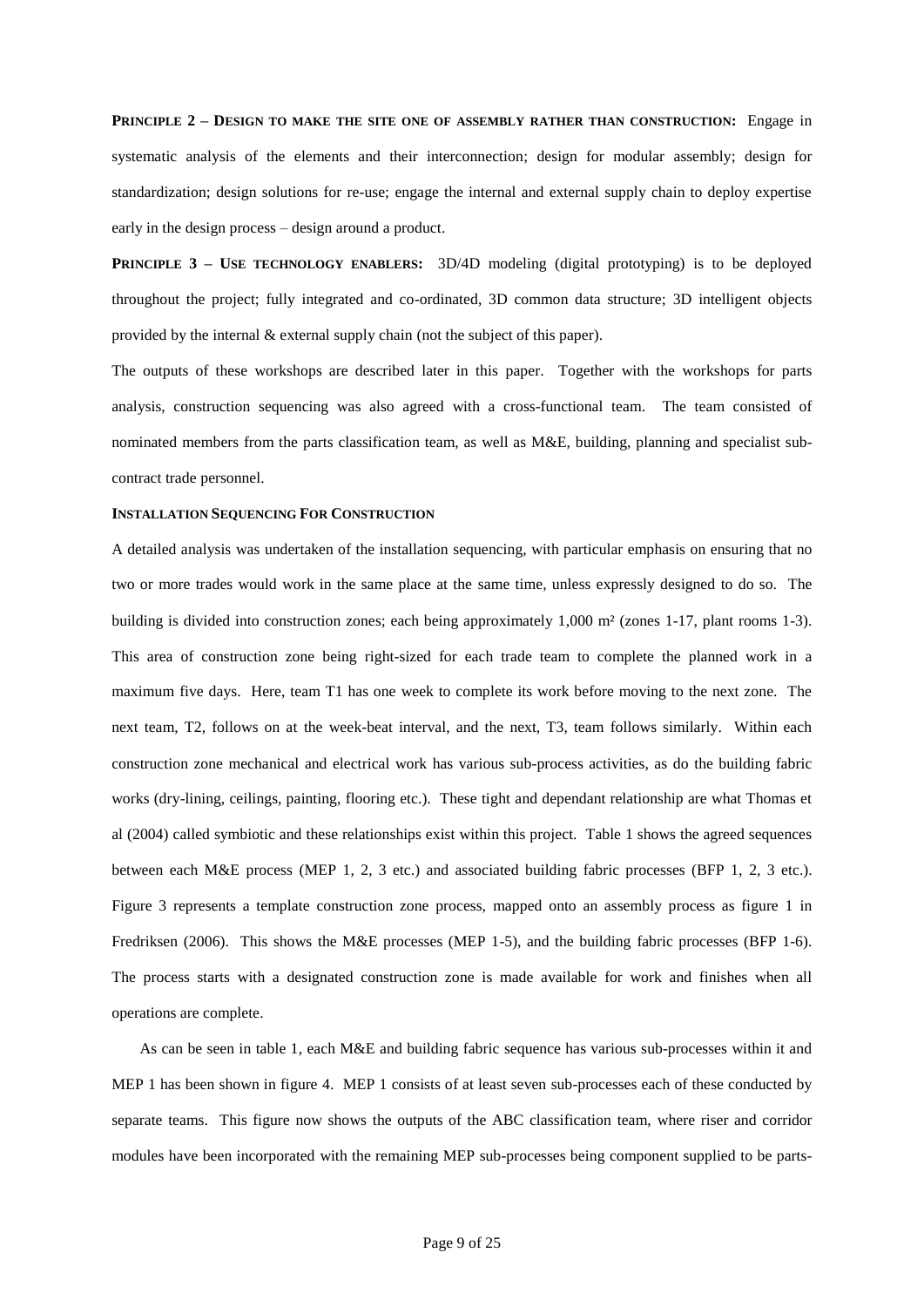kitted and postponed as described in this paper. MEP 2-5 follow a similar format, with sub-process components and modules being assembled together to form the final M&E systems. These and subsequent assembly processes repeat in each construction zone with the aim of each sub-process being completed in the week-beat cycle. These processes rely on modules and parts being available in the right sequence and at the right time for the system to operate as planned. The approach to this is now described.

## **APPROACH TO MODULAR ASSEMBLY AND POSTPONEMENT FOR CONSTRUCTION ZONES**

In order to design the component flows into the case study project, the cross-functional teams developed a logistics strategy to guide the teams thinking through the process, which is set as follows: There will not be a big central store of parts waiting to be used or workers having to walk to and from stores to collect parts. However, there will be parts on site today, being what is needed tomorrow with inventory check-lists used to guarantee complete kits are provided; Modules (type A parts) delivered direct to the point of use and incorporated using mechanical lifting gear by manual handling operatives; a logistics team delivering kits of type B parts for the next days work on carriers which are moved straight the point of use and replenishing type C parts into mobile work centers according to use. This logistics strategy set the thinking for how materials are to flow into the site. Because ABC parts are procured according to their type their supply chain source needed to be understood. To assist this, parts were further categorized into made-to stock and made-to-order type. A lean ideal for the championship, prefabrication and assembly, is to simplify site installation to final assembly and commissioning (Ballard and Matthews 2004). In this ideal products used in the building process have been divided into made-to-stock (MTS) and made-to-order (MTO). An example of this further categorization is presented in table 2 for MEP1 and plant room assembly processes. Other MEP processes (MEP 2-5) follow a similar format.

When designing this system of concern to the teams was the potential fragility of the system. A production system which culminates with just-in-time (JIT) is very efficient if everything runs perfectly, but is extremely fragile if there is any kind of problem whatsoever (Forza 1996). Further, in order to be able to function in a lean system, all the resources being used in the production process have to be foreseeable and reliable. The construction system has the potential to be fragile in this way as it is not embedded in company operations and tried and tested. Therefore component flows into the project have to be foreseeable and reliable in order for the construction system to work as planned. Safety stock and safety lead times can be used as protection against these problems (Hopp and Spearman 2001). Safety stock should be used to protect against uncertainties in production and demand quantities, while safety lead time should be used to protect against uncertainties in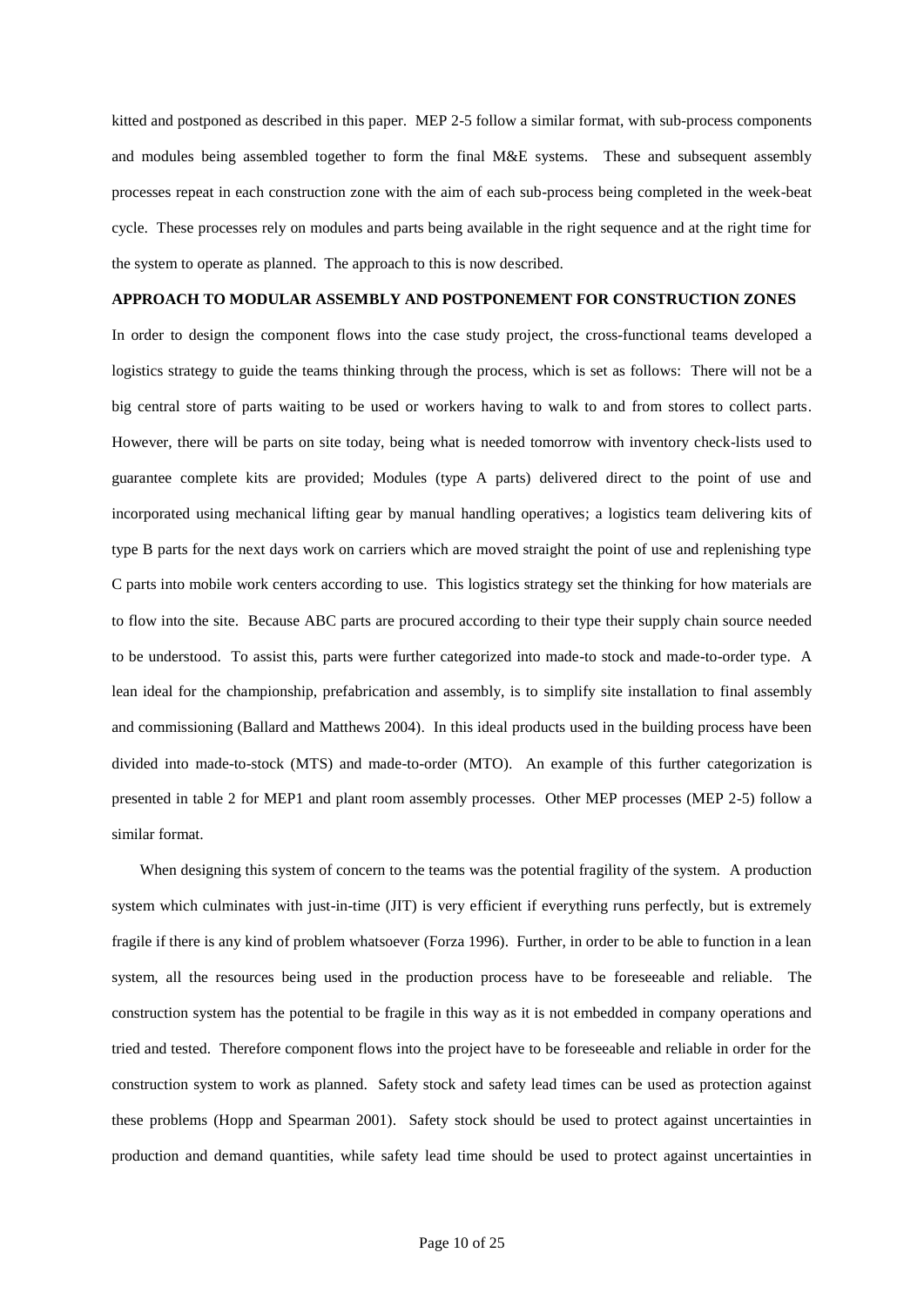production and demand timing. These countermeasures have therefore been built into the construction system. Resource capacity buffers are built into site operations which is the subject of separate research studies. Safety stock in the system has been provided both on site and in the supply chain for MTS type B and C parts. These parts are purchased from national framework suppliers and held in stock at a local branch. The kits provided to site are delivered today for use tomorrow giving a one day stock buffer on site. A construction zone takes one week to complete in the week-beat cycle and supplier's agreements are to keep two zones of parts in stock at the local branch. Replenishment is signaled when parts for a zone have been depleted, giving a week safety stock buffer in the system, but offsite. Site replenishment from the local branch signals replenishment from the central warehouse to the local branch, who replenishes it with a zone every week. The central warehouse operates a 12 week stock-turn giving an 11 week safety stock buffer further back in the system. This relies on global project quantities being advised by the project to the supply chain, which has been done. Safety lead time in the system is provided in the supply chain for MTO type A and B parts. MTO type A modules given their size and complexity are required to be delivered directly to the point of use and their lead time has been incorporated into the master schedule. A safety buffer of at least two weeks has been built-in dependant upon the module type to protect against any disruption to production and site demand. MTO type B components have a lower lead time than modules and again safety lead time for these has been built into the master schedule to protect against any unforeseen problems that may occur.

## **CONSTRUCTION ZONE AND PLANT ROOM MODULES (TYPE A PARTS - MTO)**

An important point to note is that the company has its own manufacturing centre which has been producing modular M&E assemblies since the mid 1990's, and has previously been the subject of research studies (Pasquire and Connolly 2002, Pasquire and Connolly 2003). The authors believe that the contribution to research is how modularization can be incorporated into a wider construction system in the same way that manufacturing has used this strategy. Also, by using an innovative method for assembling, transporting and installing corridor and riser modules (MEP 1 sub-processes), as described later in this paper, elements of modularization can be achieved with or without manufacturing capability.

In figure 2 the initial corridor module design shows a rigid welded unistrut steel frame which contains the M&E components within it. However, once the module has been installed, most of the steel frame is redundant, therefore not adding value to the module other than during assembly and transportation from the place of manufacture (manufacturing centre). This adds additional cost to the module, which has been seen as a barrier to offsite manufacture (Goodier and Gibb 2005). To overcome this, an assembly, transportation and installation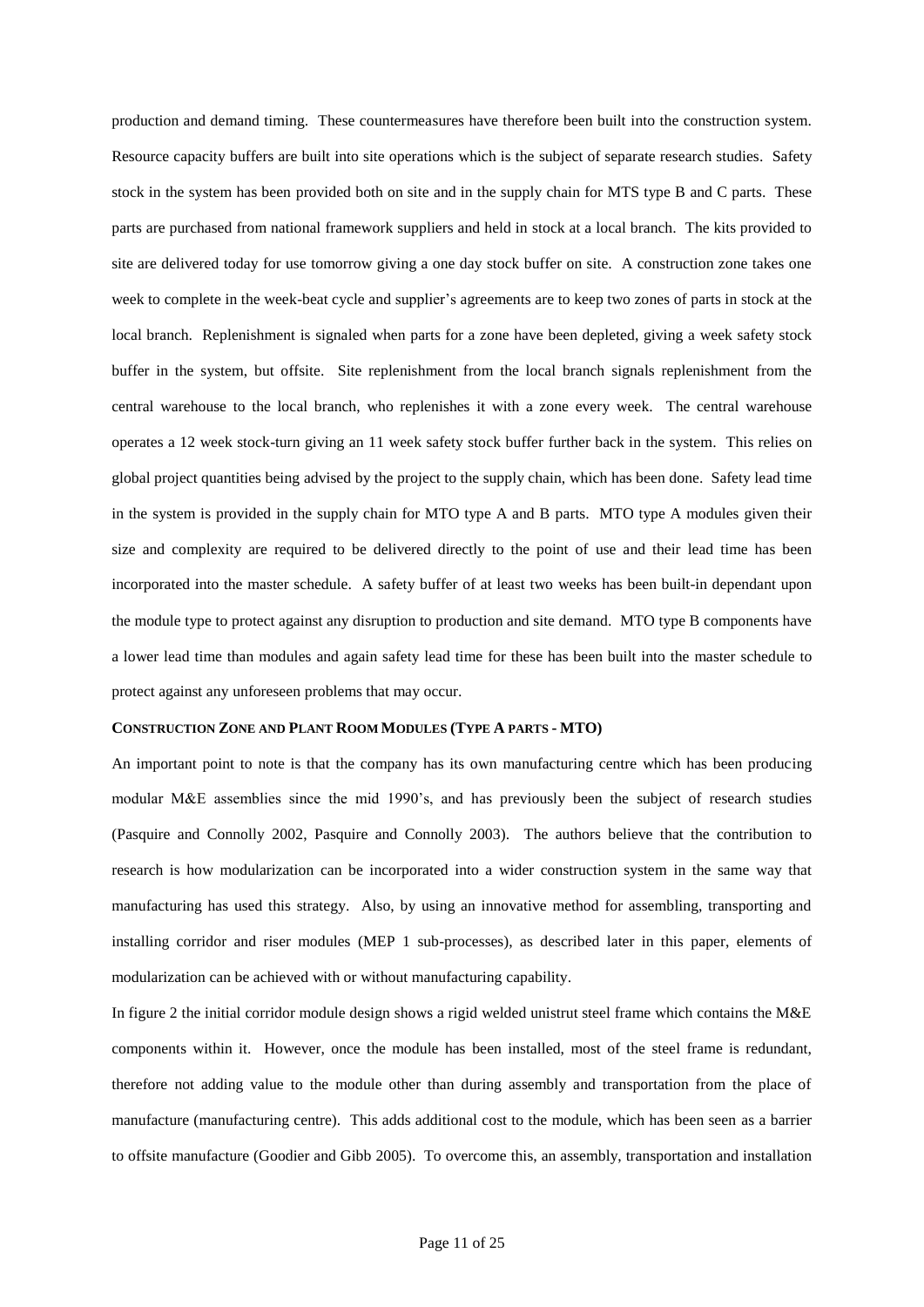frame (ATIF) was conceived. Here modules are assembled in the manufacturing centre, transported to site, incorporated into the building using mechanical hoists with the ATIF returning to the manufacturing centre for re-use. Figure 5 shows digital prototypes of three stages of this sub-process. The modules when lifted on the ATIF are bolted to cast-in unistrut inserts running in tram-lines along corridor positions in the concrete soffit. This avoids the need for workers drilling for fixings into concrete, reducing the risk of injury from hand-arm vibration. The modules and ATIF's have been standardized during the design process, in that there are two corridor widths and two corridor ceiling void heights giving four size combinations. The ATIF is designed to accommodate each of these four sizes by being reconfigurable via removable or adaptable components. It is calculated that 40 ATIF's are required in the system and with approximately 1,500 corridor modules required for the entire project, 1,460 welded frames as shown in figure 2 are saved. Also the ATIF's can be re-used on other projects or their steelwork recycled for other uses. The modules are assembled and pressure tested in sets of five on a production line at the manufacturing centre which proves connectivity and alignment. Four are delivered for a day's assembly on site with one remaining. The remaining module is then used with the next four which are assembled to prove connectivity and alignment; this and three from the new set are then delivered to site, and so on. Fundamentally each module is a standard platform (the ATIF and bracketry), with the components within it (pipes, cable containment etc.) being configured specifically to the requirements of the space it serves. Such a strategy provides mass customization. The components selected are push-fit, crimp or clamp type pipe systems, and cable trays (basket type) that connect together also with quick fit couplings. Branch pipes for onward distribution into rooms end with a valve for quick connection to distribution into the adjacent rooms. Pipes, once tested, are insulated at the manufacturing centre with the exception of joints and valves which are insulated on site, once system testing is complete. Riser modules are also assembled at the manufacturing centre and these are single storey risers containing pipe work, ductwork or electrical components, or any combination of the three. A steel riser floor is cast-in to the concrete slab as these progress, with each pipe, duct or bus-bar opening pre-cut and capped off, which is removed just prior to the riser being positioned. Where risers are not heavily populated with M&E services, these are assembled onsite using pre-assemblies and kits of associated parts. Plant room components such as pump sets, pressurization units, valve stations etc. are grouped together and assembled offsite into plant room modules by the company. These are also wired and insulated at the manufacturing centre to further reduce the amount of work on site. Interconnections between plant modules and risers are site assembled also using pre-assemblies and kits of associated parts.

#### **CONSTRUCTION ZONE COMPONENT FLOWS (TYPE B AND C PARTS – MTO AND MTS)**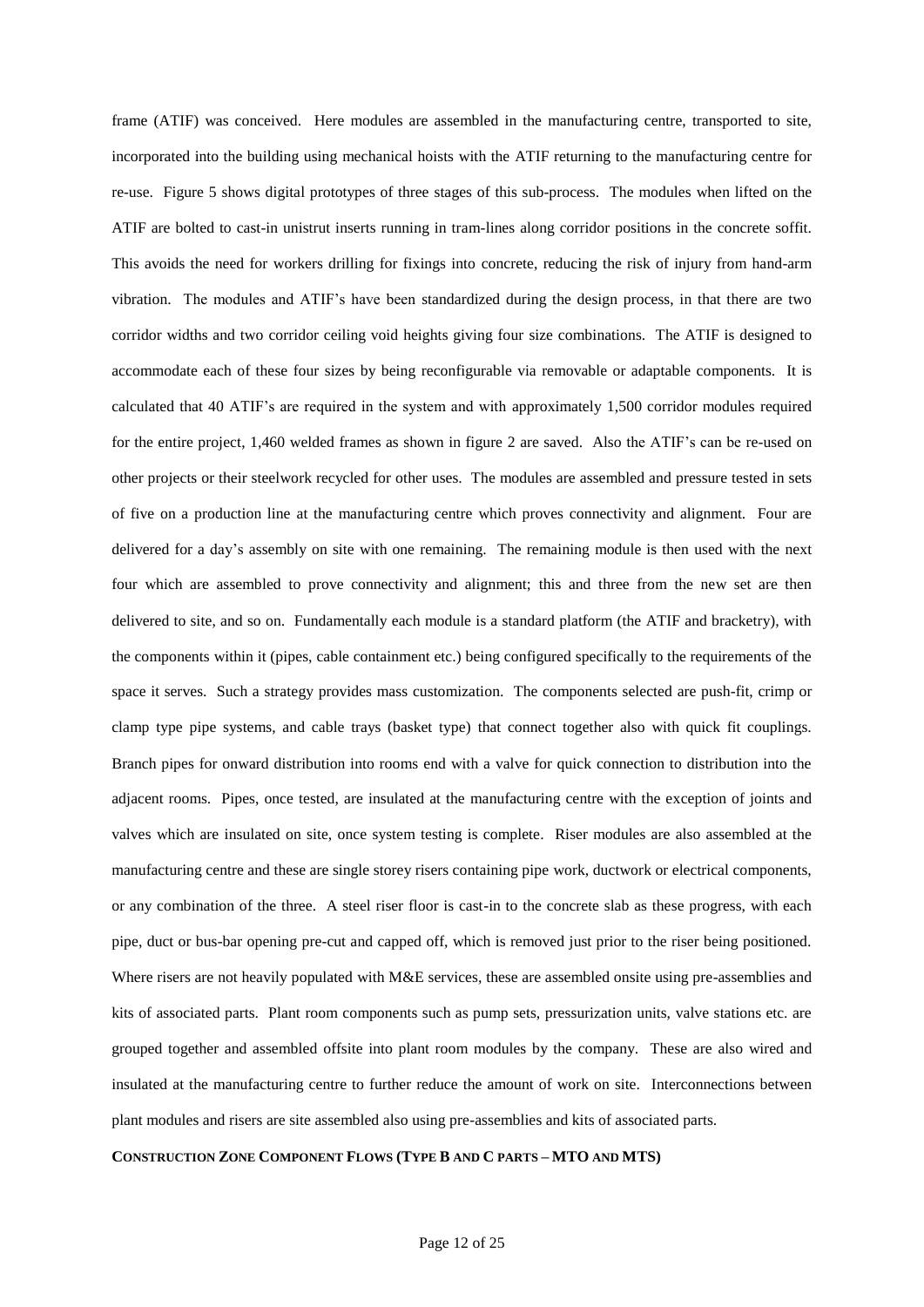The approach to manage the flow of components to the point of use has been described earlier in this paper, which is to kit the specific parts for the MEP operation and postpone its delivery until it is needed. The kitting itself is carried out using MTO and MTS suppliers as re-packing centers and de-coupling points. Bertelsen et al. (2006) describe previous experiments using this approach. Each of the components is selected to be quick-fit, commercially available and tried and tested technology. Small pipe work for water and drainage is either pushfit, crimp-fit or clamp type. Larger pipes are welded and flanged, but made offsite. Electrical trays are basket, trunking or ladder type which fit together quickly with snap-on couplings. Power cables for small power and lighting is a modular plug-and-play connectable system configured on site from standard MTO components. Larger armored cables for main power supplies are standard type MTS and delivered on large cable drums. Low voltage cables (data, BMS, nurse call etc.) are also standard items on small drums or boxed as appropriate. Where components can be assembled together operatives and tools are provided at the local supplier's branch to pre-form conduits and assemble pipe clips onto brackets and the like. Each of these components are delivered to site in purpose made roll cages or similar, with kits offloaded from the point of delivery and delivered to the point of use by a logistics team trained in manual handling methods, thereby avoiding the need for installation team members to do this.

#### **LABOR AND ASSOCIATED COST FORECAST**

Combining offsite modular assembly and postponement with the lean site operations component of the construction system and projecting the labor required to perform the planned operations forecasts a 35% reduction of onsite labor. This forecast is derived from a comparison of calculated estimates of labor times between conducting the work using traditional methods and by using the construction system as described in this paper. For all MEP processes, including plant rooms, the traditional method is estimated at 202,800 hours, with the construction method estimated at 131,040 hours. This equates to a difference of 71,760 hours between the two methods; a 35% reduction. Also, because of the simplification of the assembly process, a lower ratio of skilled to semi-skilled operatives is required, which reduces the average hourly cost of labor. This will further reduce the outturn labor cost of the project. A reduction in total cycle-time is also achieved using the system however, at this stage of research this is kept as a time buffer between M&E construction and commissioning. The reduction in forecasted labor does not represent an overall forecasted labor saving, as work has shifted offsite for modular assembly; it represents a reduction in labor onsite.

The sub-process within MEP1, corridor modules (ATIF's) has been evaluated (once the work was complete) and reported in Court et al. (2008). Here 1,568 actual onsite hours were required elevating and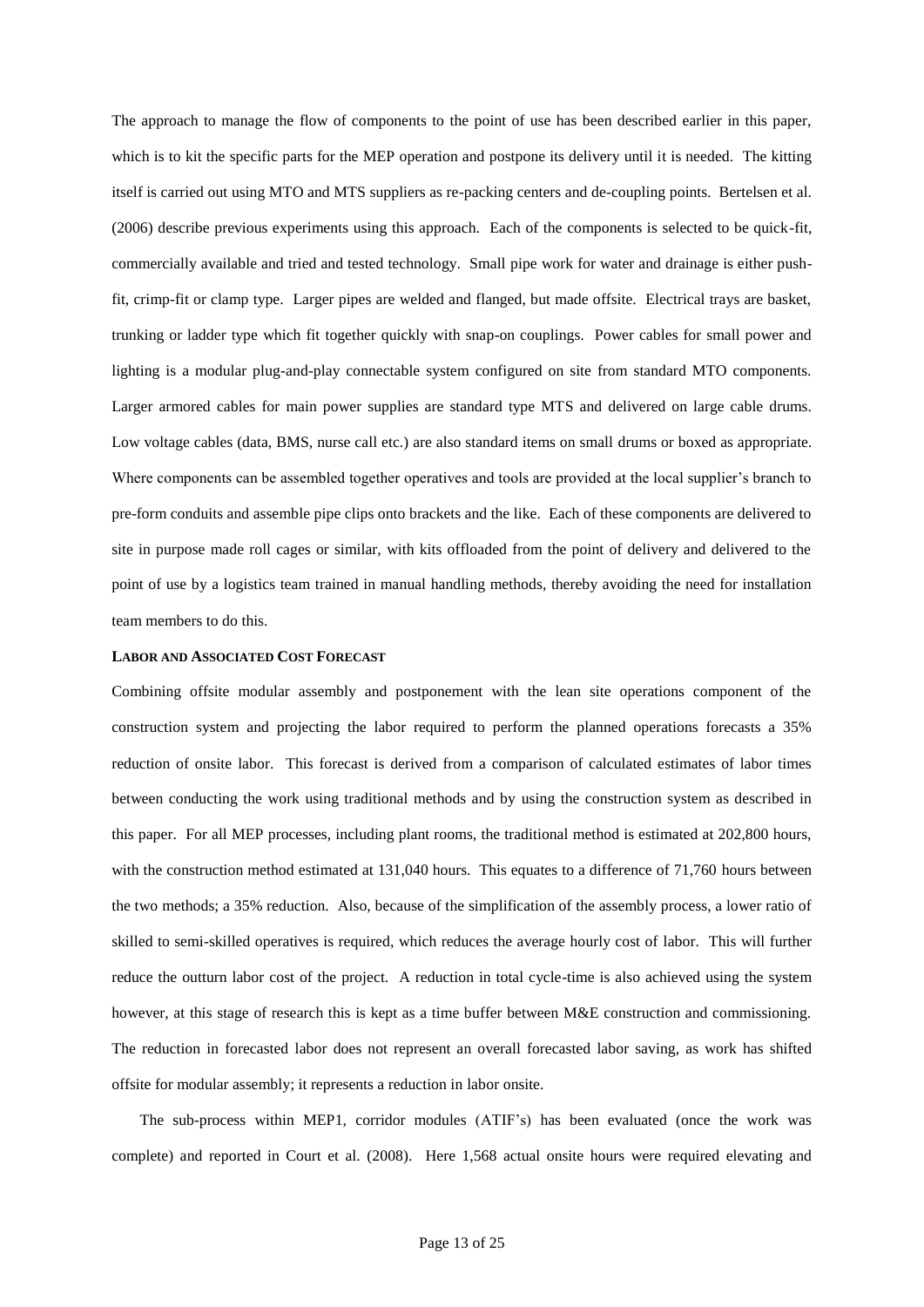connecting together a total of 196 modules, compared to 22,320 hours estimated using traditional methods with various trade teams completing the required work all working at height; a 93% reduction. An 8.62% cost benefit is also reported. This cost analysis compares an estimate of traditional method against actual offsite method including: basic materials; material waste; labor including supervision and testing; productivity losses; transport costs; site equipment; rectification and rework costs and design costs. Productivity losses means a cost factor estimate of the productivity losses possible between the different methods, including weather, stoppages, damage, theft and interferences etc. The estimated cost of this has been assessed as 25% of traditional installation labor only to demonstrate this variable. As the paper reports, the value of this variable provides the cost benefit assessed between the different methods. In other words, if estimated productivity losses for the traditional method were zero percent, then there would be no cost benefit of the offsite method; but this is unlikely in the opinion of the authors and according to previous research (Hawkins 1997). This measured average overall productivity as 37% on the UK projects monitored. In essence, the increased offsite costs for manufacturing centre overhead, additional transport and assembly drawings are more than offset by the higher onsite costs related to productivity, supervision, site testing and rework. When this benefit has been combined with the results emerging from the implementation of the construction system through all MEP processes, a final analysis against overall forecasted benefits will be made and reported in future research papers.

#### **CONCLUSION**

This paper has presented the outcome of an engineering study (and certain results) as part of the design and development of a lean and agile construction system and in particular its supply chain component combining modular assembly with a postponement function for a designated building phase within a case study project. The construction system component described in this paper has been developed as a specific set of countermeasures to overcome what would otherwise occur had these interventions not been made. Modular assembly using mechanical lifting aids will significantly reduce the risk of manual handling injury to workers. It will need fewer operatives to carry out the simpler assembly tasks required and risk of injury is reduced by having fewer workers operating at height. It is also a method to avoid symbiotic relationships that would otherwise exist which will increase the performance of crews carrying out their operations. Congestion on site will be reduced which itself will eliminate the generation of hazards and increase the output of workers. Productivity will be improved because less work is required on site by workers cutting, drilling, assembly and elevating parts into position using traditional methods. Furthermore, a significant gain in installation performance will be achieved as the system has adopted innovative quick-fit components and systems.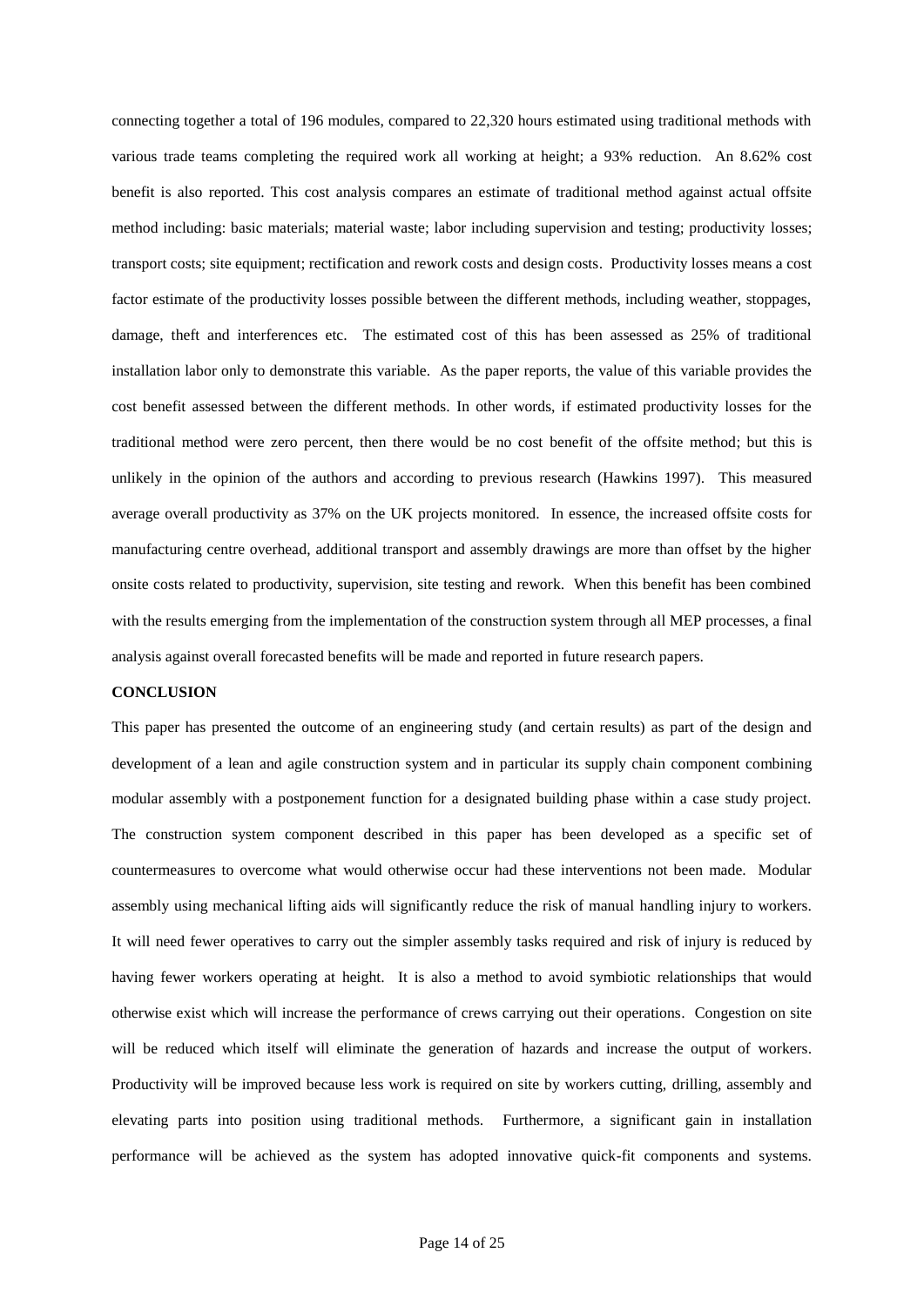Postponing kits of parts offsite until the time they are needed will avoid the poor site storage and handling strategies that BSRIA report which have shown to be the cause of delays and lost productivity in UK M&E construction. By managing the flows of components in this way will enable trades to perform their operations as planned avoiding potential trade stacking and out of sequence working that has been seen to occur. This research has forecast that a reduction of 35% of onsite labor can be achieved and a lower skill mix is required to perform the simpler assembly tasks as a result. A further benefit of this is that the company avoids the potential risk they face due to the shortage of trained workers available in UK construction, with the lower skill mix resulting in a reduced average labor cost on the project. Whilst certain elements of what has been described in this paper are common practice in the UK M&E industry, the authors believe that the contribution to research is the combination of countermeasures described that have been incorporated into a wider construction system, in the same way that manufacturing has used this strategy. Also by developing an innovative method for assembling, transporting and installing corridor and riser modules, using an ATIF, modularization can be achieved with or without offsite manufacturing capability. In fact, this approach can be adopted by M&E contractors on site, but off-line. Space permitting, a small assembly workshop can be set up adjacent to a construction site to carry out this process, or supply chain partners can be developed and encouraged to use this method. Also, parts-kitting can be achieved by the supply chain according to the principles set out in this paper. If distances for transportation are too great, then again this function could be carried out on a construction site, but not at the point of use, as is traditionally seen. This should be done off-line by a logistics team, and not by the workers themselves. This construction system component presents a set of countermeasures that are designed to overcome what traditionally occurs on UK construction sites as this research paper has described and to meet the stated research project objectives; which is to design a way of working on site for improved health, safety and productivity for the company.

## **FURTHER RESEARCH**

The next phase of research will be to test the construction system and measure the results emerging from the implementation on a case study project. This will be for the M&E work associated with the Maternity and Oncology Centre, a phase within the case study project. This implementation phase will test the system by measuring the expected benefits which is to avoid the risk of incidents or injury to workers, have less workers onsite carrying out simpler assembly tasks, and with improved productivity to maintain the labor cost centre budget thereby defending the company's margin on the project (Court et al. 2005).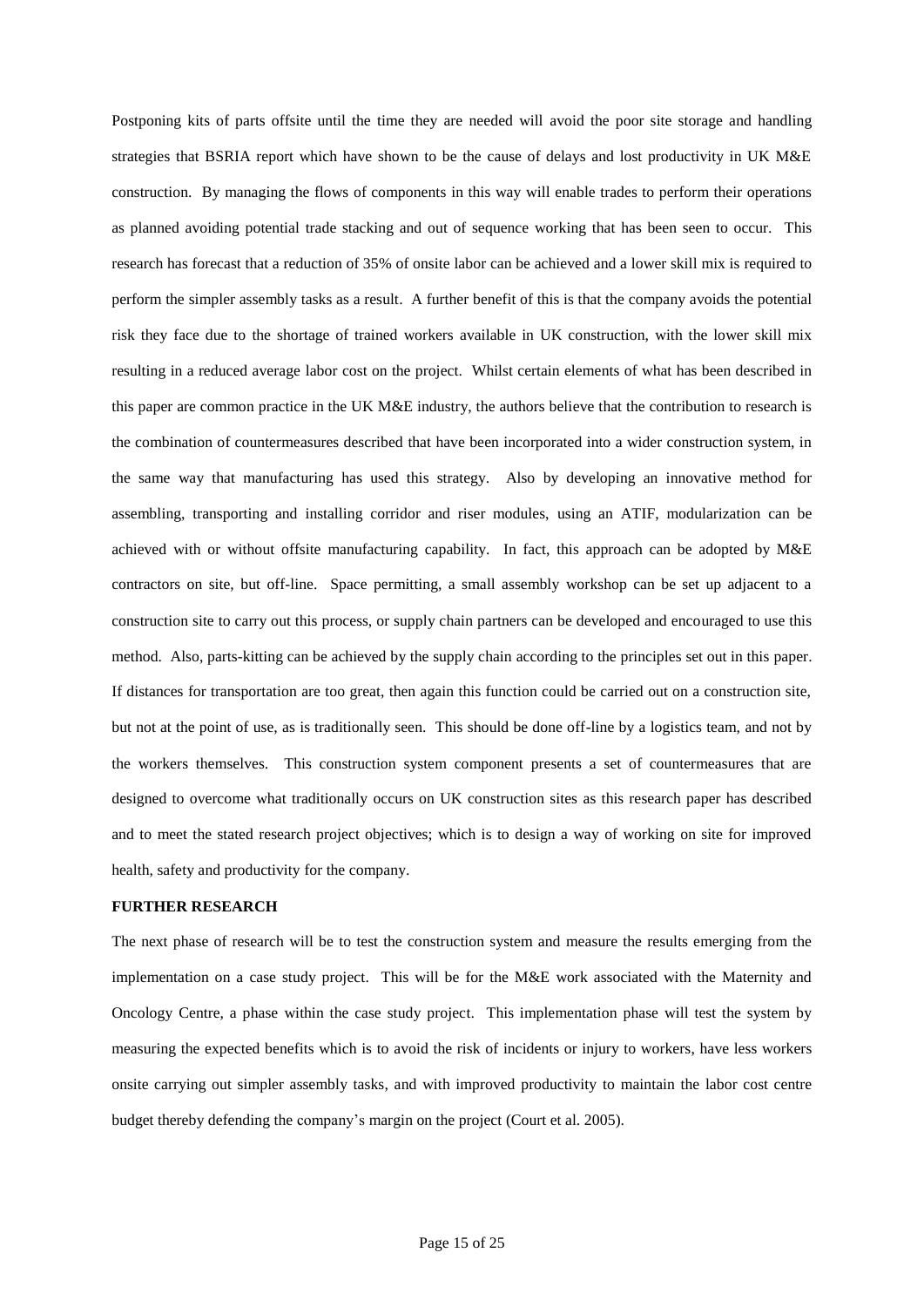## **REFERENCES**

- Ballard, G. and Matthews, O. (2004). "Championship prefabrication and assembly." *Proc., Twelfth Annual Conf. of the Int. Group for Lean Construction (IGLC-12)*, Elsinore, Denmark, 625-628.
- Bertelsen, S., Koskela, L., Henrich, G., and Rooke, J. (2006). "Critical flow-towards a construction flow theory." *Proc., Fourteenth Annual Conf. of the Int. Group for Lean Construction (IGLC-14),* Santiago, Chile, 31-40.
- Burbidge, J.L. (1996). *Period batch control,* Oxford University Press, New York, USA.
- Court, P., Pasquire, C., Gibb, A.G.F., and Bower, D. (2005). "Lean as an antidote to labour cost escalation on complex mechanical and electrical projects." *Proc., Thirteenth Annual Conf. of the Int. Group for Lean Construction (IGLC-13),* Sydney, Australia, 3-11.
- Court, P., Pasquire, C., Gibb, A.G.F., and Bower, D. (2006). "Design of a lean and agile construction system for a large and complex mechanical and electrical project." *Proc., Fourteenth Annual Conf. of the Int. Group for Lean Construction (IGLC-14),* Santiago, Chile, 151-164.
- Court, P., Pasquire, C., Gibb, A.G.F., and Bower, D. (2007). "Transforming Traditional Construction into a Modern Process of Assembly using Construction Physics." *Proc., Fifteenth Annual Conf. of the Int. Group for Lean Construction (IGLC-15),* Lansing, USA, 345-356.
- Court, P., Pasquire, C., Gibb, A.G.F., and Bower, D. (2008). "Modular Assembly in Healthcare Construction A Mechanical and Electrical Case Study." *Proc., Sixteenth Annual Conf. of the Int. Group for Lean Construction (IGLC-16),* Manchester, United Kingdom, 521-531.
- Fredriksson, P. (2006). "Mechanisms and rationales for the coordination of a modular assembly system the case of Volvo cars." *Int. J. of Ops. and Prod. Manage*., Vol 26 No. 4, 350-370.
- Forza, C. (1996). "Work organisation in lean production and traditional plants what are the differences?" *Int. J. of Ops. Manage.,* Vol. 16. No. 2, 1996, 42-62.
- Gibb, A.G.F. (2006) (Keynote). "Occupational health: slow accidents need solutions fast," in Fang, Choudry & Hinze (eds), Global Unity for Safety & Health in Construction, *Proc., of CIBW99 Int. Conf., June 2006*, Beijing, Tsinghua University Press, 22-33.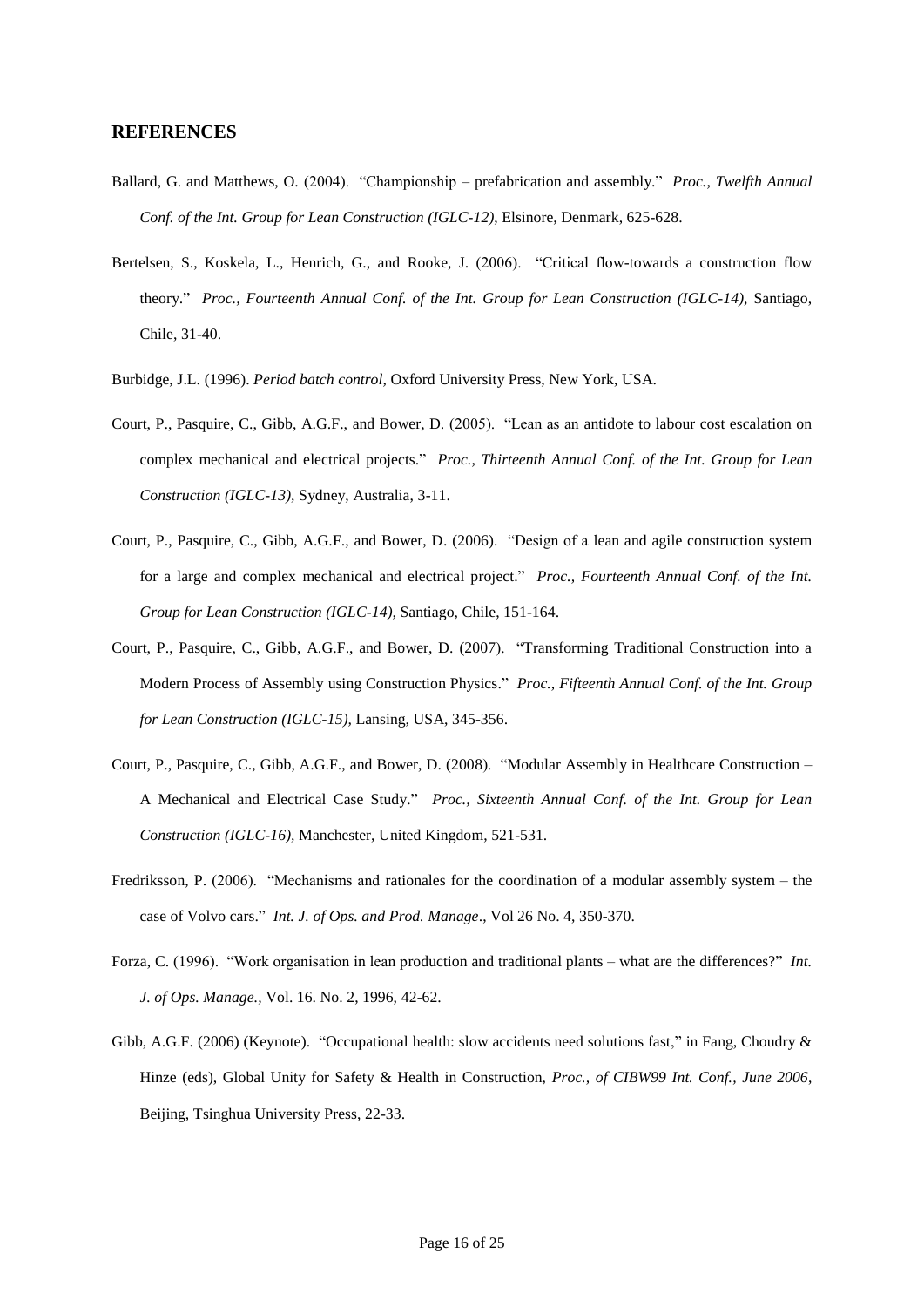- Goodier, C.I., Gibb, A.G.F. (2005). "Barriers and opportunities for offsite in the UK." *Systematic Innovation in the Management of Projects and Processes.* Abdul Samad Kazi (ed), cib Helsinki international joint symposium, 148-158.
- Granath, J.A. (1998). "Torlanda to Uddevalla via Kalmar: a journey in production practice in Volvo." *Seminário Internacional Reestruturaçã Productiva, Flexibilidade do Trabalho e Novas Competências Profissionais, COPPE/UFRJ,* Rio de Janeiro, Brasil.
- Hawkins, G. (1997). "*Improving M&E site productivity."* BSRIA technical note TN 14/97, The Building Services Research and Information Association, Bracknell, UK.
- Hawkins, G. (2002). *Site Productivity – 2002. "A guide to the uptake of improvements."* BSRIA technical note TN 13/2002, The Building Services Research and Information Association, Bracknell, UK.
- Health and Safety Executive. (2000). "*Backs for the future: safe manual handling in construction*." HSE books, Norwich, UK.
- Health and Safety Executive. (2007). "Health and safety in the construction industry." <http://www.hse.gov.uk/construction/index.htm> (Mar. 4, 2007).
- Health and Safety Executive. (2007a). "Better backs in construction." <http://www.hse.gov.uk/construction/backs/index.htm> (Mar. 4, 2007).
- Health and Safety Executive. (2007b). "Musculoskeletal disorders HSE and MSD's." <http://www.hse.gov.uk/msd/hsemsd.htm> (Mar. 4, 2007).
- Hopp, W. J., and Spearman, M. L. (2001). "The MRP crusade." *Factory physics*, 2<sup>nd</sup> Ed., *Irwin/McGraw-Hill*, New York, USA, 109-150.
- Horman, M. J., Orosz, M. P., and Riley, D. R. (2006). "Sequence planning for electrical construction." *J. Constr. Eng. Manage.,* 132(4), 363-372.
- Liker, J. K. (2004). *The Toyota Way: 14 management principles from the world's greatest manufacturer*, McGraw-Hill, New York, USA.
- Pasquire, C.L., and Connolly, G.E. (2002). "Leaner construction through off-site manufacturing." *Proc., Tenth Annual Conf. of the Int. Group for Lean Construction (IGLC-10)*, Gramado, Brazil, 263-275.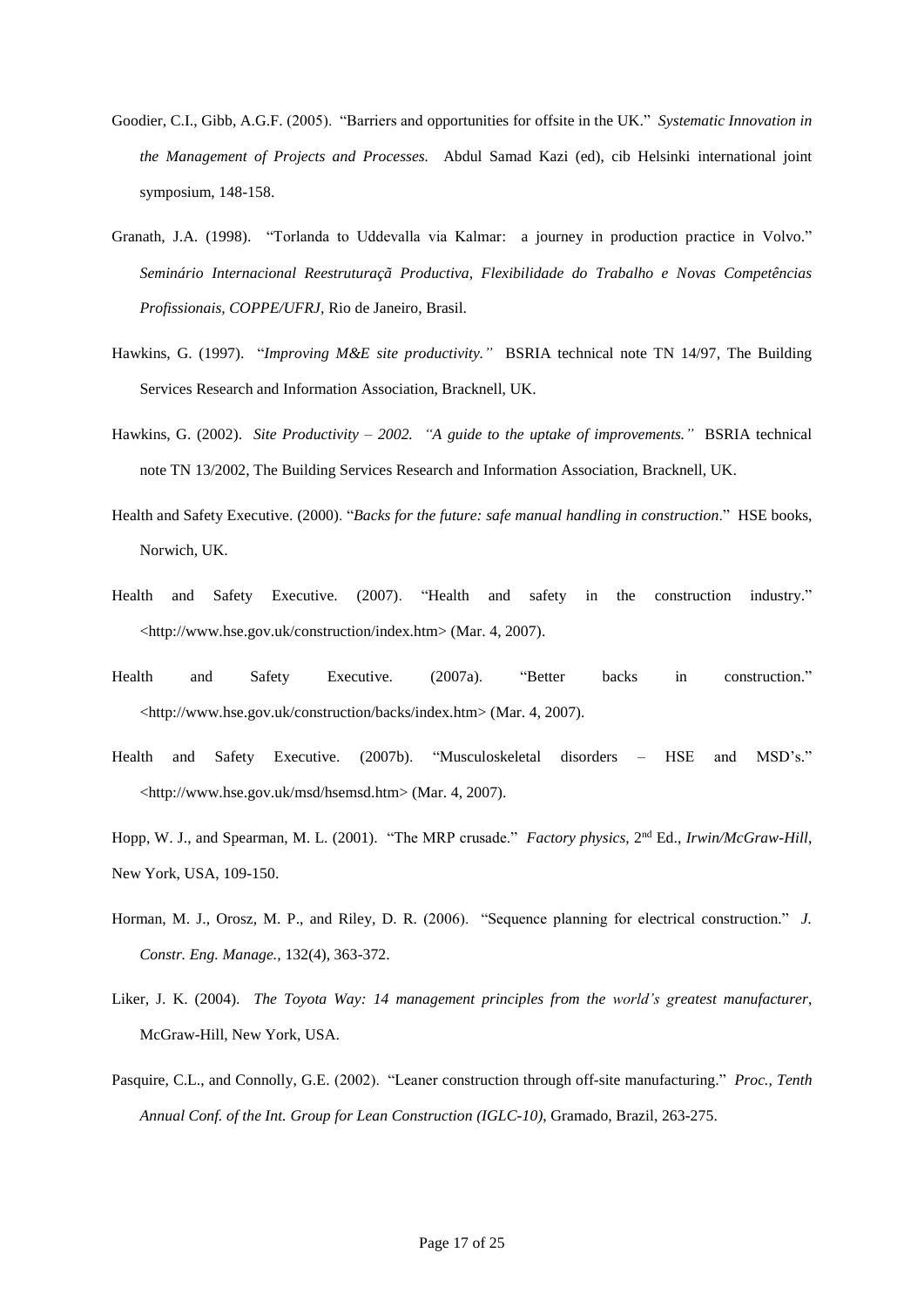- Pasquire, C.L., and Connolly, G.E. (2003). "Design for manufacture and assembly.*" Proc., Eleventh Annual Conf. of the International Group for Lean Construction (IGLC-11)*, Blacksburg, Virginia, 184-194.
- Skipworth, H., and Harrison, A. (2004). "Implications of form postponement to manufacturing: a case study." *Int. J. Prod. res.,* 15 May 2004, vol. 42, no. 10, 2063-2081.
- Thomas, H. R., Horman, M. J., and de Souza, U. E. L. (2004). "Symbiotic crew relationships and labor flow." *J. Constr. Eng. Manage.,* 130(6), 908-917.
- Ulrich, K. T., Eppinger, S. D. (2004). "Product architecture." *Product design and development*, 3<sup>rd</sup> Ed., McGraw Hill, New York, USA, 163-186.
- Wilson, D. (2000). "*Innovative M&E installation*." BSRIA ACT 9/2000, The Building Services Research and Information Association, Bracknell, UK.
- Winch, G. M., and North, S. (2006). "Critical space analysis." *J. Constr. Eng. Manage.,* 132(5), 473-481.
- Yang, B., and Burns, N. (2003). "Implications of postponement for the supply chain." *Int. J. Prod. res.,* 2003, vol. 41, no. 9, 2075-2090.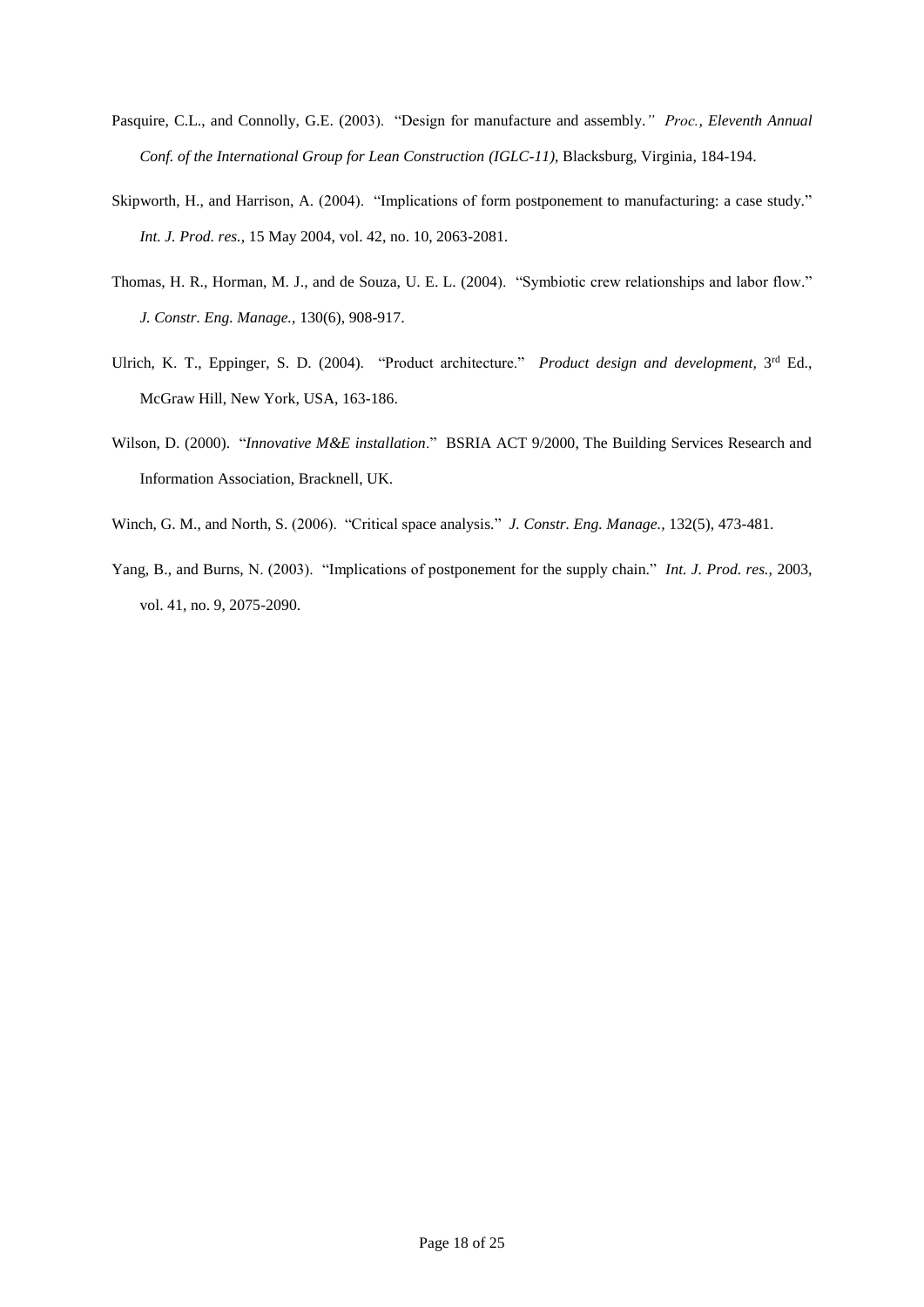

**Fig. 1.** The construction system (developed from Court et al. 2006, 2007, 2008).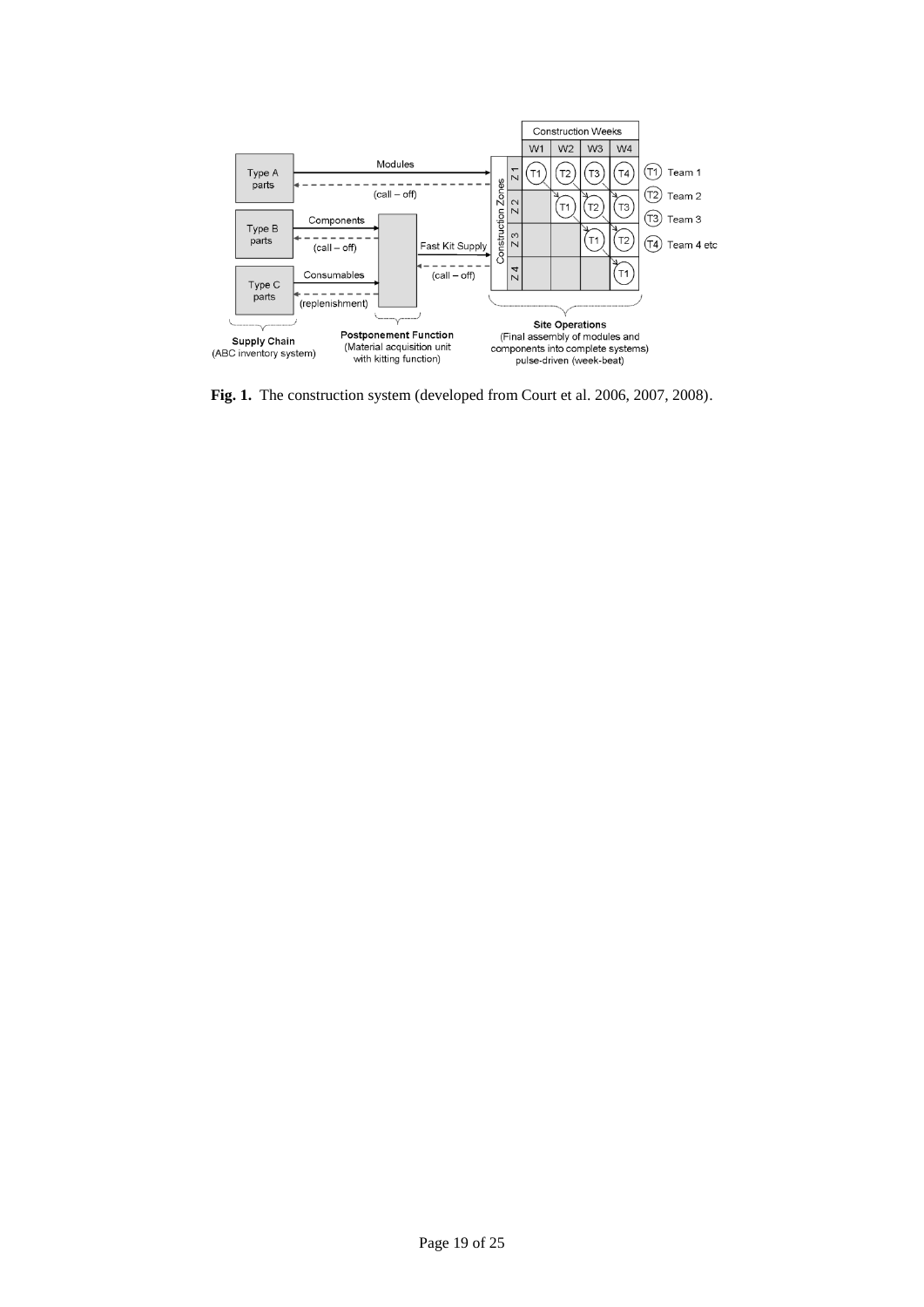

**Fig. 2.** Digital prototype of corridor module and distribution systems representing initial thinking.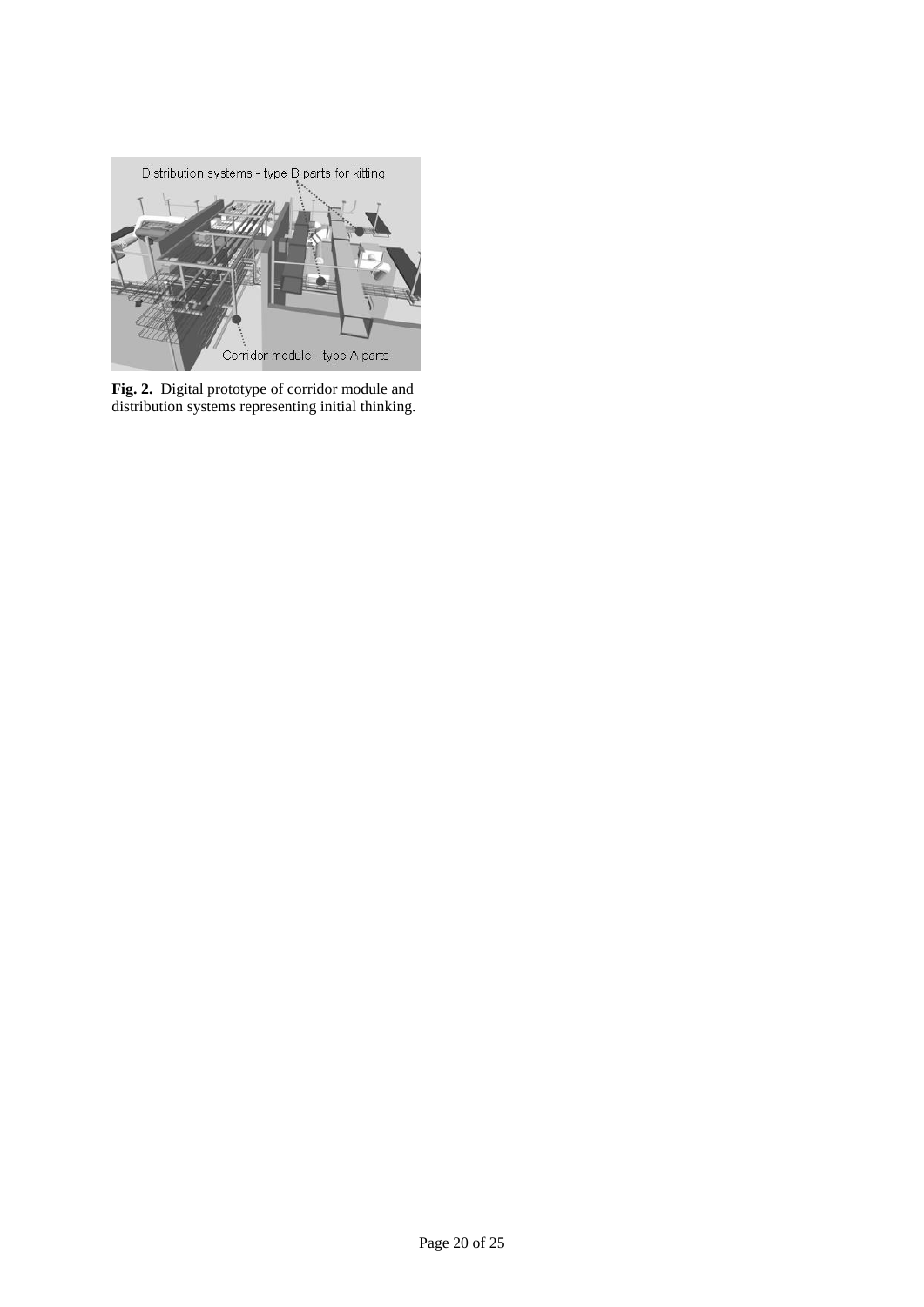

**Fig. 3.** Construction zone assembly process (developed from Court et al. 2007).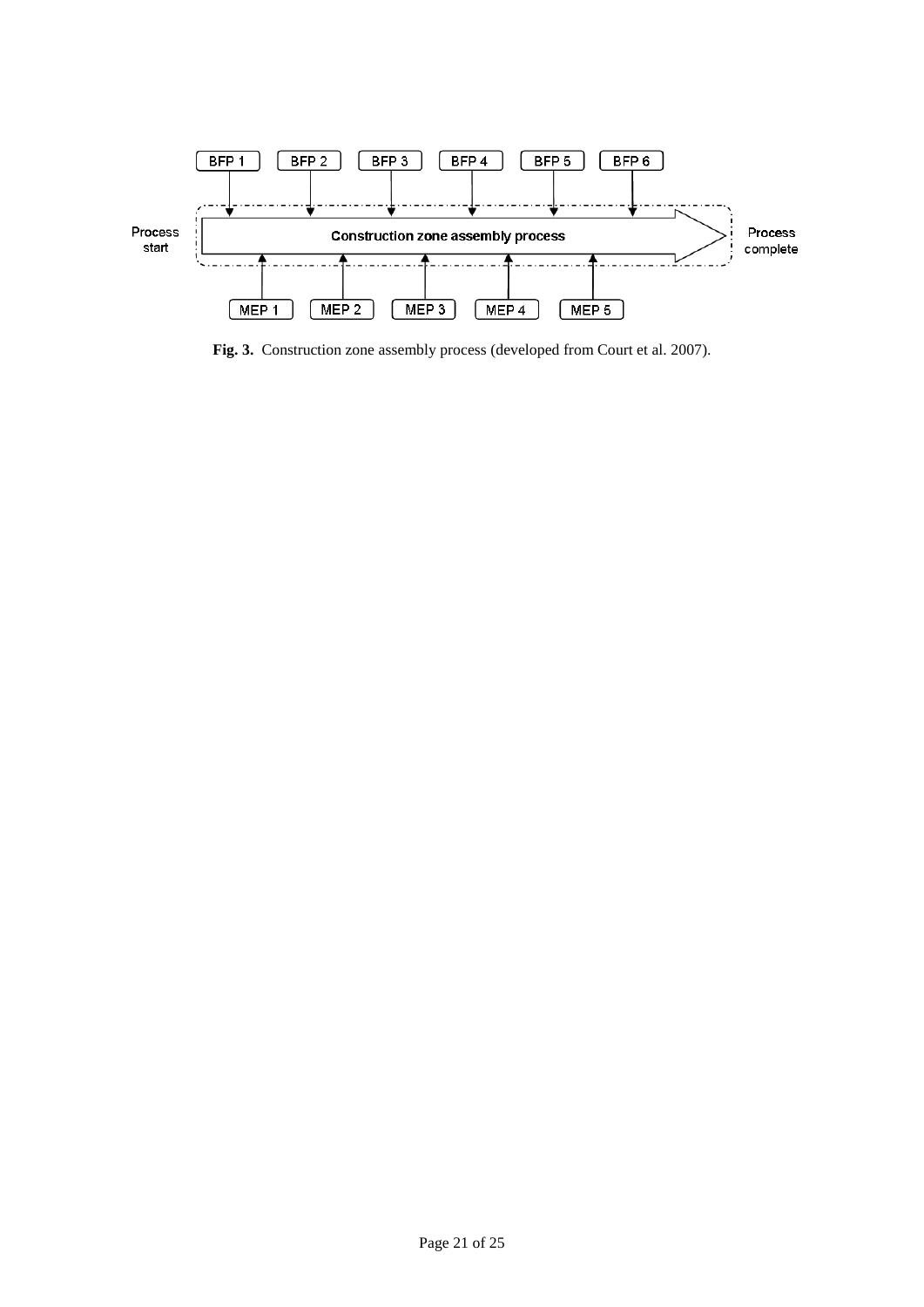

**Fig. 4.** Mechanical and electrical process 1 (developed from Court et al.2007, 2008).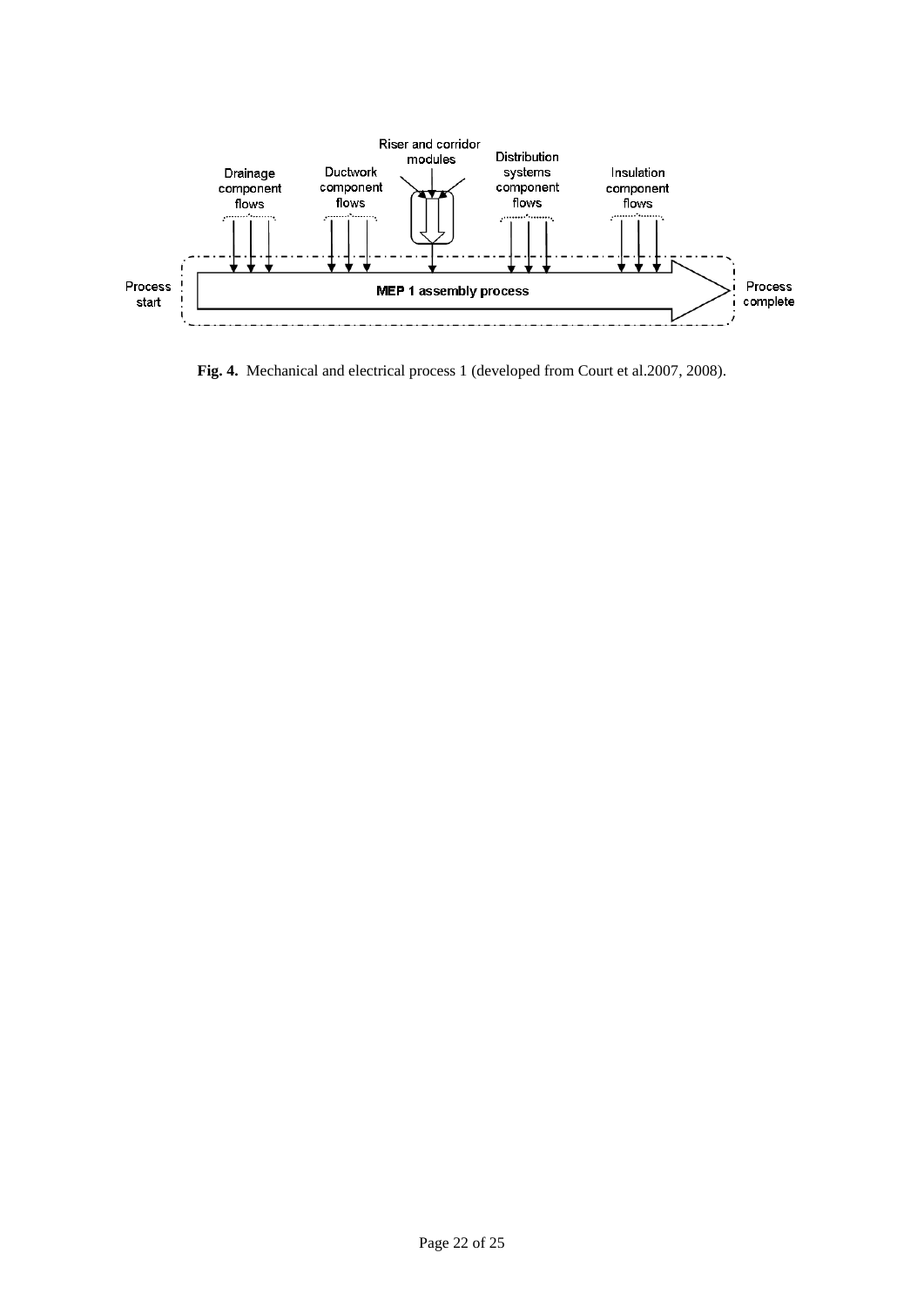

**Fig. 5.** ATIF ready in manufacturing centre; elevation onsite using mechanical lifting hoists; modules installed with ATIF to be returned to manufacturing centre for re-use (developed from Court et al. 2008).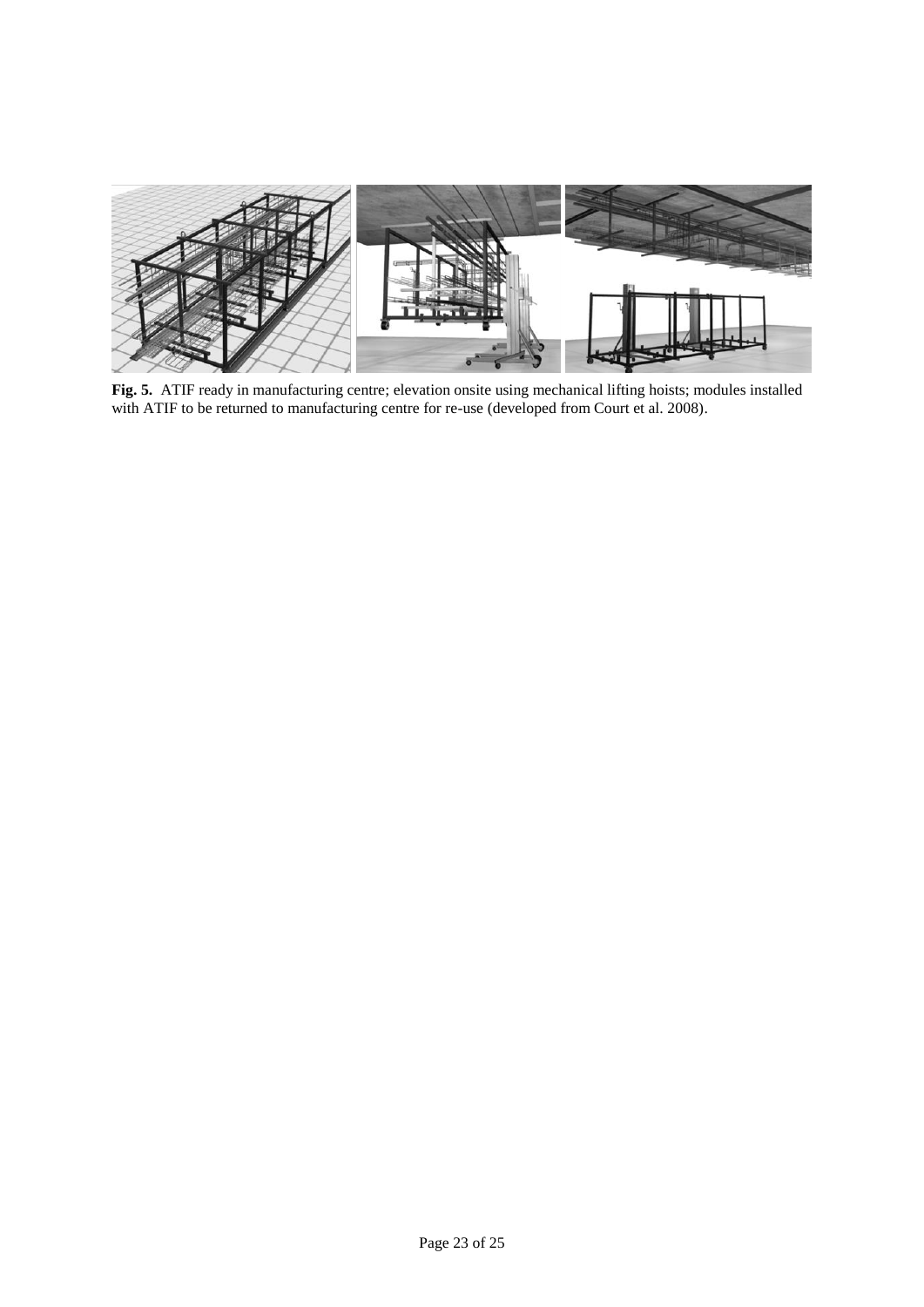| <b>Process</b>   | <b>Installation Activity</b>                                                        |  |  |  |
|------------------|-------------------------------------------------------------------------------------|--|--|--|
| BFP <sub>1</sub> | Set datum's; mark out and fit dry lining header track.                              |  |  |  |
| MEP <sub>1</sub> | Drainage; ductwork; riser/corridor modules; distribution systems; insulation.       |  |  |  |
| BFP <sub>2</sub> | Thin-bed screed; dry-lining studwork; first side dry-lining.                        |  |  |  |
| MEP <sub>2</sub> | Pipework and electrical conduit drops within dry-lining walls.                      |  |  |  |
| BFP3             | Second side dry-lining; tape and joint; mist coat painting.                         |  |  |  |
| MEP <sub>3</sub> | Power and control cabling; medical gas pipe work; wall mounted equipment.           |  |  |  |
| BFP4             | Ceiling bulkheads; ceiling grid; service tiles for M&E devices; door frames.        |  |  |  |
| MEP <sub>4</sub> | Ceiling mounted equipment.                                                          |  |  |  |
| BFP 5            | Vinyl floor; final painting; door sets and ironmongery; cupboards; fixed furniture. |  |  |  |
| MEP <sub>5</sub> | Connections to equipment; floor mounted toilets; door mounted accessories.          |  |  |  |
| BFP <sub>6</sub> | Ceiling tiles (excluding commissioning access tiles); carpets; final clean.         |  |  |  |

Table. 1. Construction zone process and associated activity schedule (developed from Court et al. 2007).